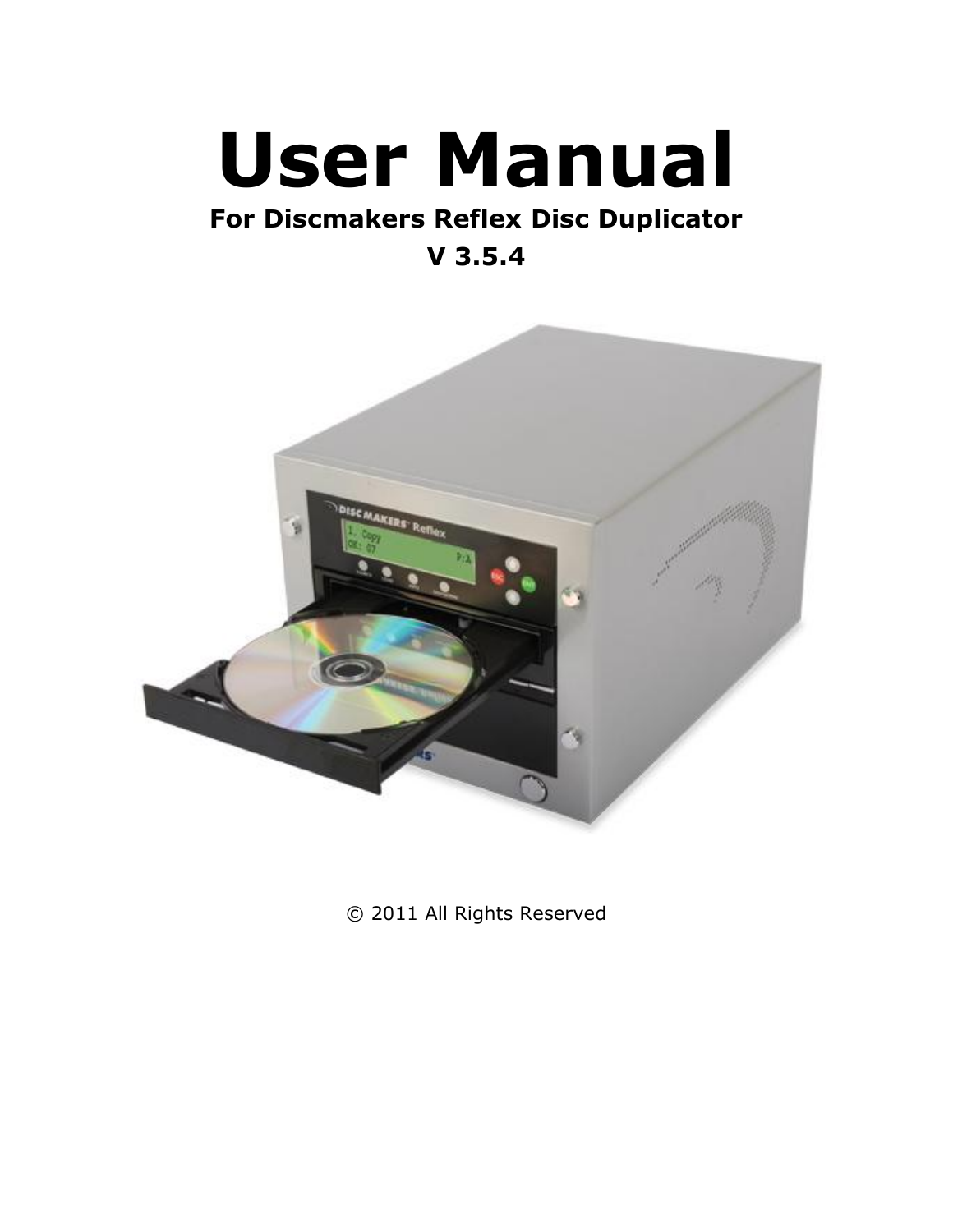#### **WARNING!**

THIS CD/DVD/BLU-RAY/LIGHTSCRIBE DUPLICATOR IS MEANT FOR BACK UP AND DISTRIBUTION OF ORIGINAL DATA AUTHORED OR OWNED BY THE USER. ANY DUPLICATED DISCS MADE FROM THIS CD/DVD/BLU-RAY/LIGHTSCRIBE DUPLICATOR IS THE COPYRIGHTED PROPERTY OF THE AUTHOR OR COMPANY WHICH OWNS THE SOURCE DISC. ANY UNAUTHORIZED COPYING, EDITING, OR ANY PART THEREOF OF A COPYRIGHTED DISC IS STRICTLY PROHIBITED. WE DISCOURAGE THE USE OF ANY SUCH ACTION THAT GIVES RISE TO CRIMINAL INTENT AND PROSECUTION.

THE SELLER OF THIS PRODUCT IS NOT RESPONSIBLE FOR ANY POTENTIAL ILLEGAL ACTIONS OF THE USER DUE TO ACTIVITIES BEYOND THE SCOPE OF THE PRODUCT'S INTENDED USE.

#### **Copyrights and Trademarks**

ALL RIGHTS RESERVED. NO PART OF THIS PUBLICATION MAY BE REPRODUCED IN ANY MEDIUM PRINTED OR ELECTRONIC WITHOUT THE PRIOR WRITTEN PERMISSION OF THE MANUFACTURER. COPYRIGHT © 2000-2011.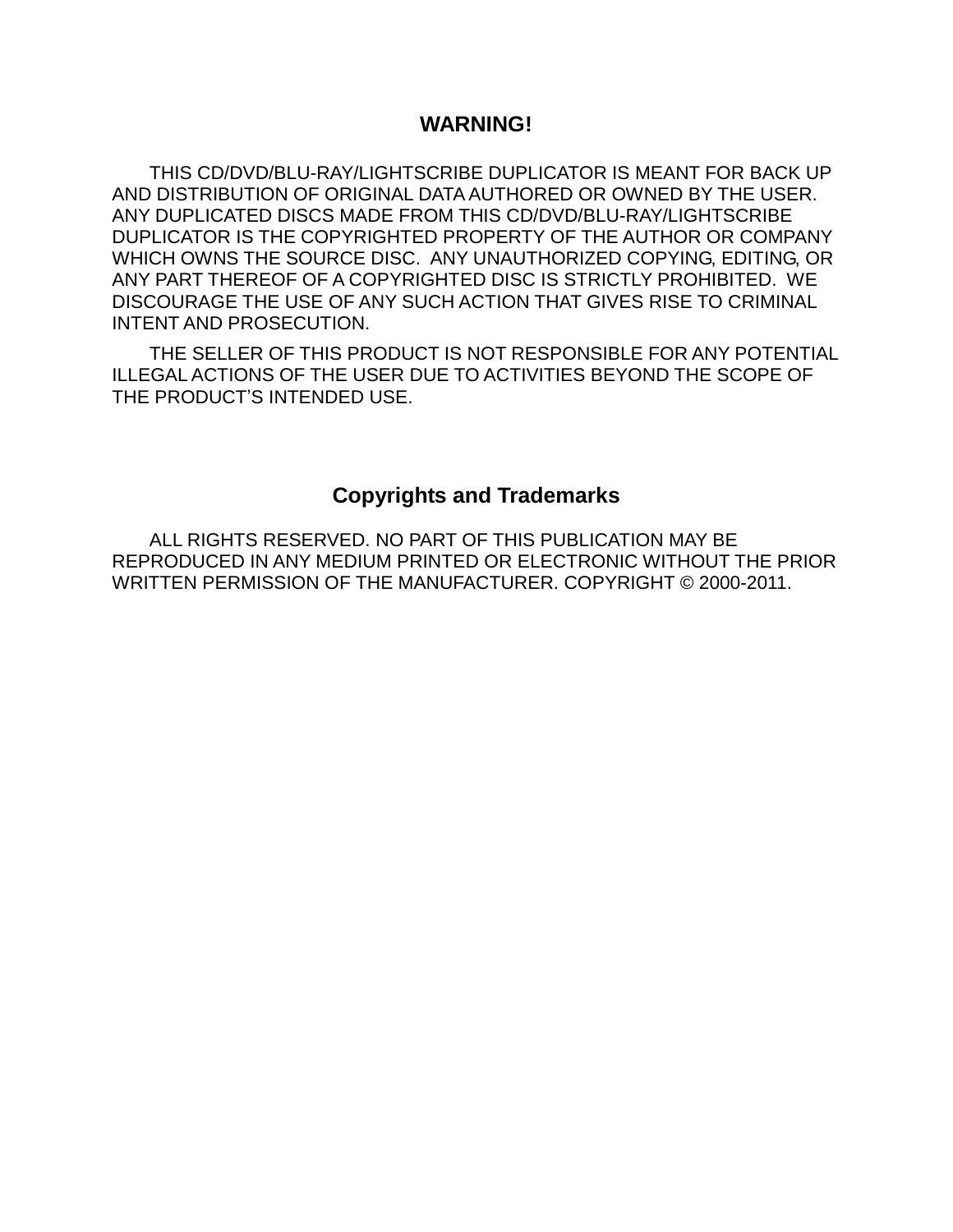# **Table of Contents**

### **Title Page**

| ≻ |                                                                            | 3  |
|---|----------------------------------------------------------------------------|----|
| ≻ |                                                                            | 3  |
|   |                                                                            | 4  |
|   |                                                                            | 4  |
| ➤ |                                                                            | 5  |
| ➤ |                                                                            | 6  |
|   |                                                                            | 7  |
|   |                                                                            |    |
|   | Section 1: Making Copies from Reader (when the Reader is                   | 7  |
| ➤ |                                                                            | 10 |
| ↘ | <b>Mix Audio Tracks</b>                                                    | 12 |
| ➤ |                                                                            | 18 |
|   |                                                                            | 20 |
|   | Appendix A: External Device (USB 2.0/Firewire 1394) Setup Guide (Optional) | 25 |
|   |                                                                            | 26 |
|   |                                                                            | 26 |
| ➤ |                                                                            | 28 |
|   |                                                                            | 33 |
|   |                                                                            | 38 |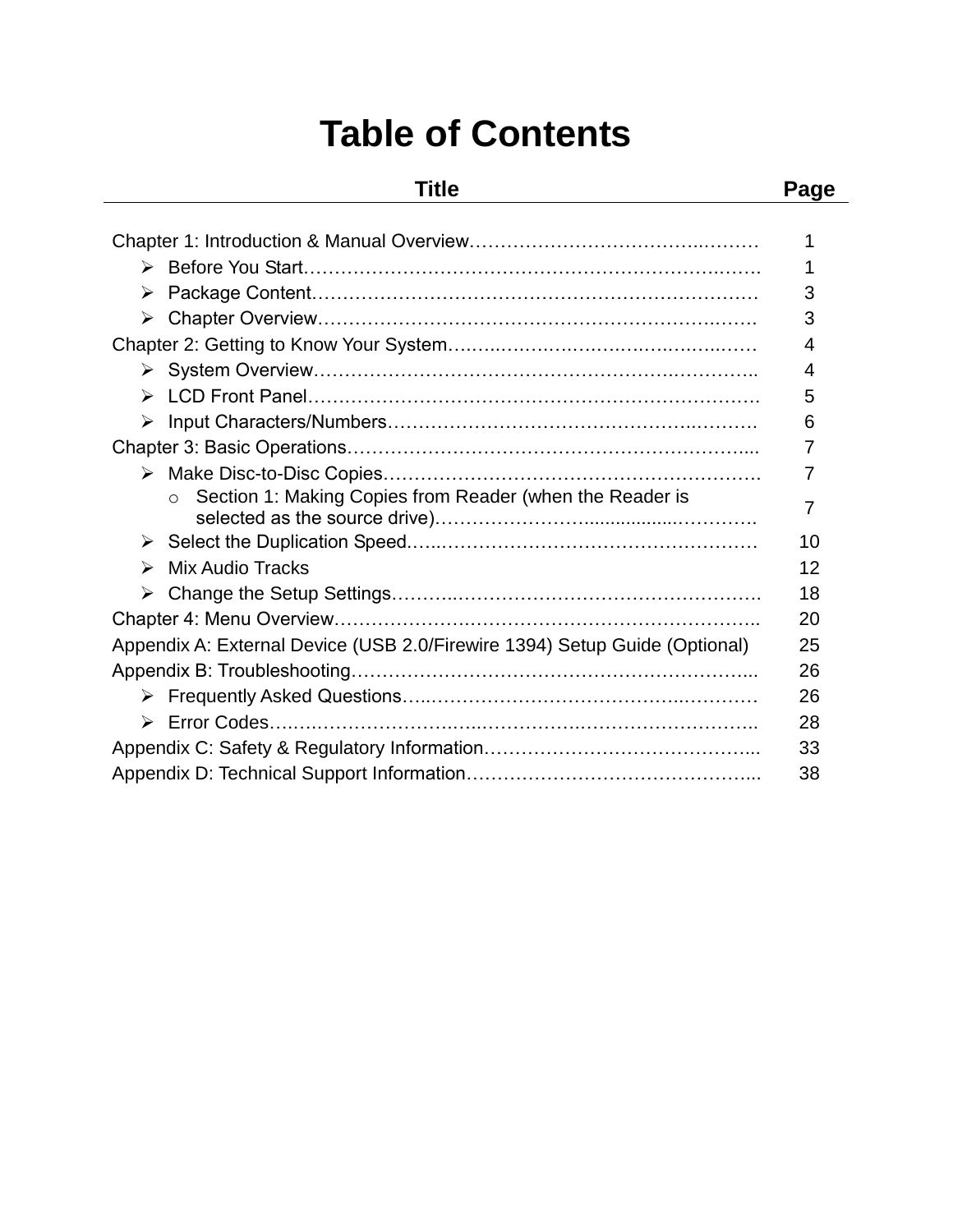#### **Chapter 1: Introduction & Manual Overview**

This system is a reliable, high performance, high speed, standalone manual tower system. With its professional industrial design and simple user interface, it will make your duplicating experience easier than ever.

#### **Before you start:**

Before you start using this system, please read the following to ensure proper operation:

#### **1. Important Notice:**

The type of system you purchase will determine the type of discs you are able to copy. For example, if you purchased a CD only system, then you will only be able to copy onto recordable CD formats. If you purchased a DVD system, then you can copy on to recordable DVD and CD formats. If you purchased a Blu-ray system, then you can copy onto recordable Blu-ray, DVD, and CD formats.

If you have a Blu-ray capable system, the terms CD or DVD can be substituted for Blu-ray within the text of this user manual.

#### **2. System Limitations:**

The system will not copy any CD, DVD, or Blu-ray discs that have Copy Protection encoding. Typically, the movies purchased or rented from a retail store will contain copy protection.

In addition to the copy protection limitation, the system cannot copy across formats. This means that it is not possible to copy a DVD master onto a recordable CD or vice versa. In addition, target discs must have the exact same capacity as the source disc. This means that it is not possible to copy a single layer DVD or Blu-ray Disc onto a double/dual layer DVD or Blu-ray Disc or vice versa. The recordable blanks must be the same format and maximum capacity as the master disc.

#### **3. Temperature Warning:**

If the system was stored in a location where the temperature dropped below  $32^{\circ}F (0^{\circ}C)$ within the past 24 hours, please leave the system in a warm room with temperatures at least 65°F (19°C) for 4 hours prior to powering it on for the first time. Failure to do so may cause irreparable harm and prevent the system from functioning.

#### **4. External Connection Warning:**

In order to operate the system as a standalone unit (no connection to the computer), all USB and/or Firewire connection(s) must be turned off. If by chance, the USB/Firewire connection(s) are activated, please refer to "Appendix A: Optional External Device (USB 2.0/Firewire 1394) Setup Guide"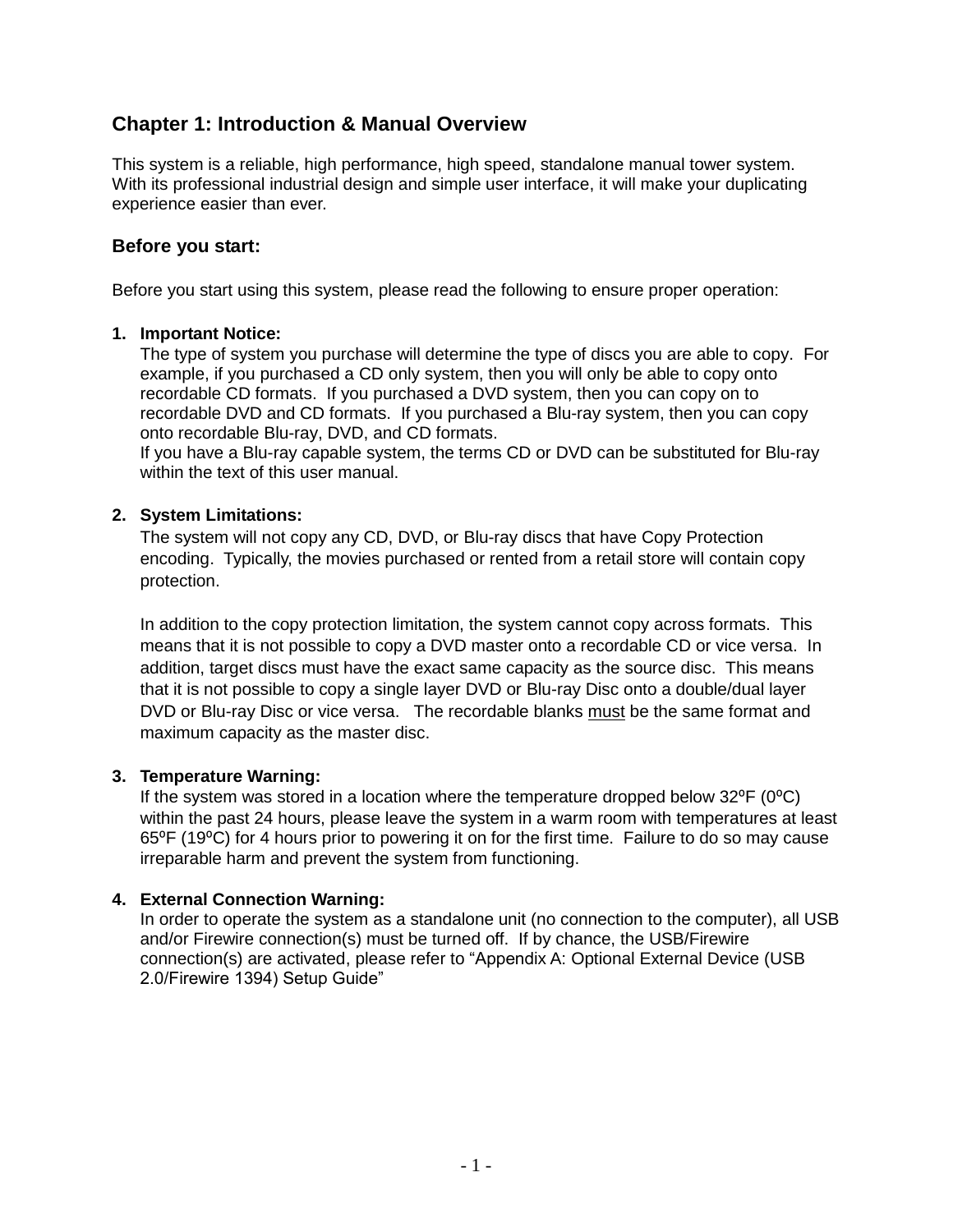#### **5. Maintenance:**

It is of the utmost importance to operate and maintain the system in a clean, dust-free environment. Dust is recognized as the most common contributing factor to optical drive failure. We strongly suggest you place an air purifier next to the system and frequently use an air duster (canned air) to clear off any dust on the surface of the system.



Do not try to use the air duster to clean the system while the reader/writer trays are open. In doing so it is possible to inadvertently blow dust into the drive and damage the recording device.

#### **6. Proper Shutdown:**

To avoid possible system failures, it is essential to shutdown the system properly. To shutdown the system, press the "Shutdown" button just below the display, then press "ENT" (Enter) and follow the on-screen instructions to properly shutdown the system. Turning off the duplicator without performing this function will increase the risk of damaging the system.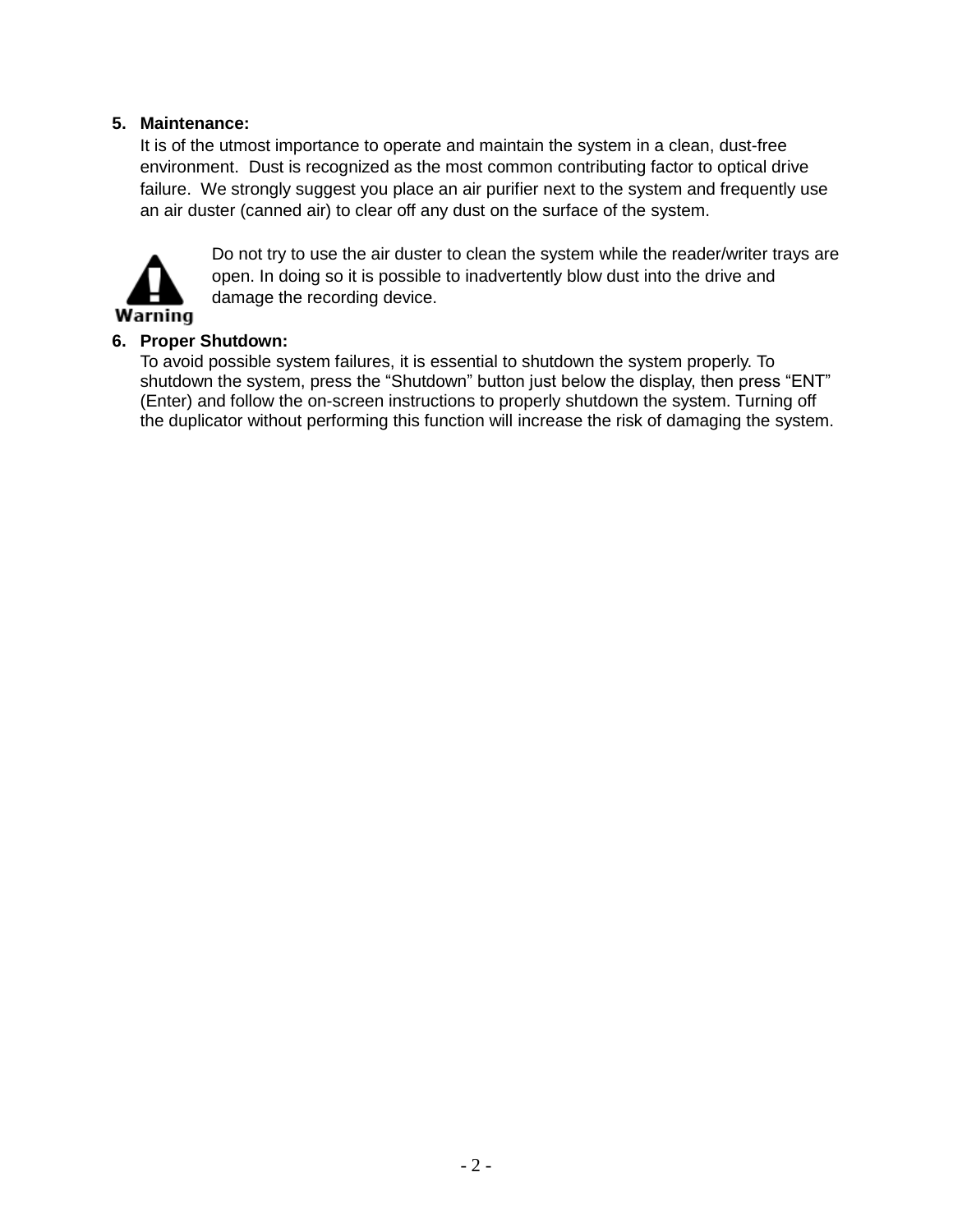Package Contents:



**Chapter Overview:**

Chapter 2: Getting to Know Your System

This chapter describes the physical features of the Reflex duplicator and introduces how it is operated.

Chapter 3: Basic Operations Guide

This chapter describes how to perform basic operations such as Making Copies, Changing Burn Speed, etc.

#### Chapter 4: Menu Overview

This chapter describes the function of every menu and setting.

Appendix A: Optional External Device (USB 2.0/Firewire 1394) Setup Guide

This section describes how to configure the duplicator for use by a PC via the optional USB or Firewire Interface.

#### Appendix B: Troubleshooting

This section provides many solutions to frequently asked questions and provides insight on system error codes.

Appendix C: Safety & Regulatory Information

This section provides environmental, health, safety and other regulatory information.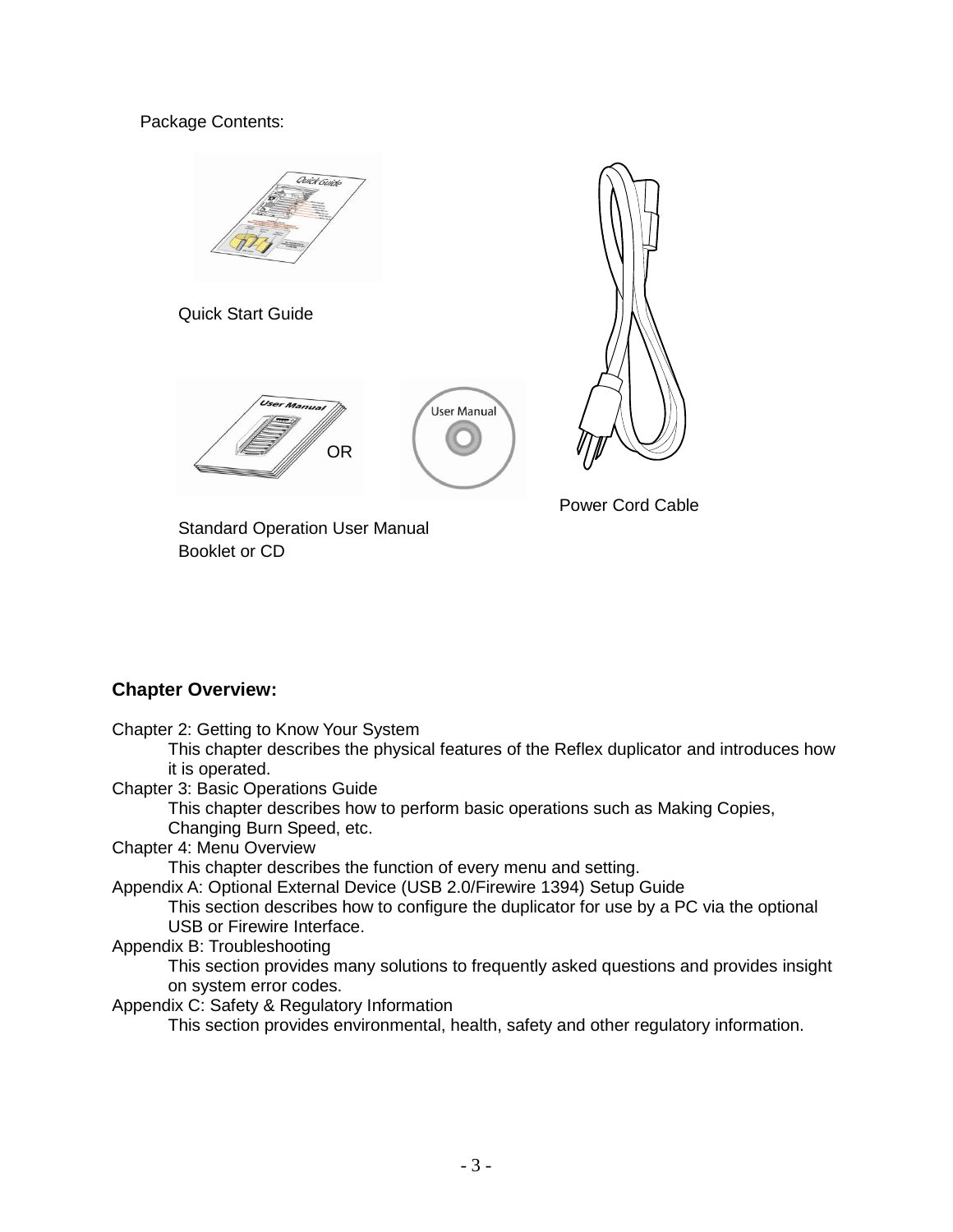#### **Chapter 2: Getting to Know Your System**

#### **System Overview**



The below image is one representation of the duplicator casing. Your case's appearance may vary but will have similar characteristics.



#### **Figure 1-1 System Controls and Display**

The components shown in Figure 1-1 are:

- **1.** System Power On/Off Button
- **2.** Optical Disc Reader (Referred to as "Reader" throughout this manual)
- **3.** Optical Disc Writer (Referred to as "Writer" throughout this manual)
- **4.** Eject Button
- **5.** Keypad
- **6.** LCD Screen
- **7.** System Ventilation Vents
- **8.** Power Supply Fan
- **9.** Power Voltage Switch (110v/220v) (not available on all models)
- **10.** Power Supply On/Off Switch (not available on all models)
- **11.** USB or Firewire External Connection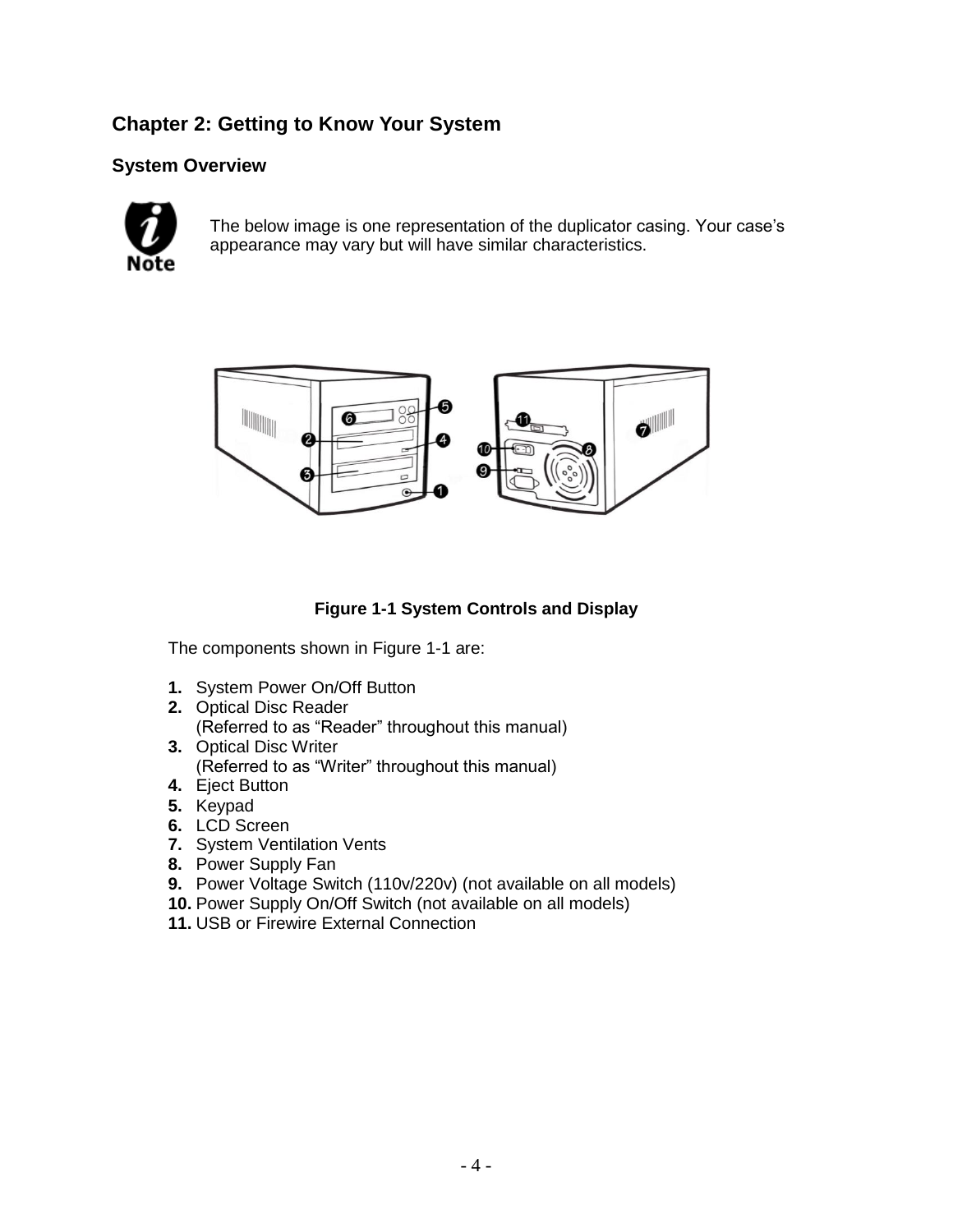#### **LCD Front Panel**

\*The below image is for reference only. Your key assignment and appearance may differ.



: Up (Menu/Option Scroll Up) : Down (Menu/Option Scroll Down) **ENT** : Forward; Enter; OK; Execute the selected function : Backward; Escape; go back to the previous function**ESC**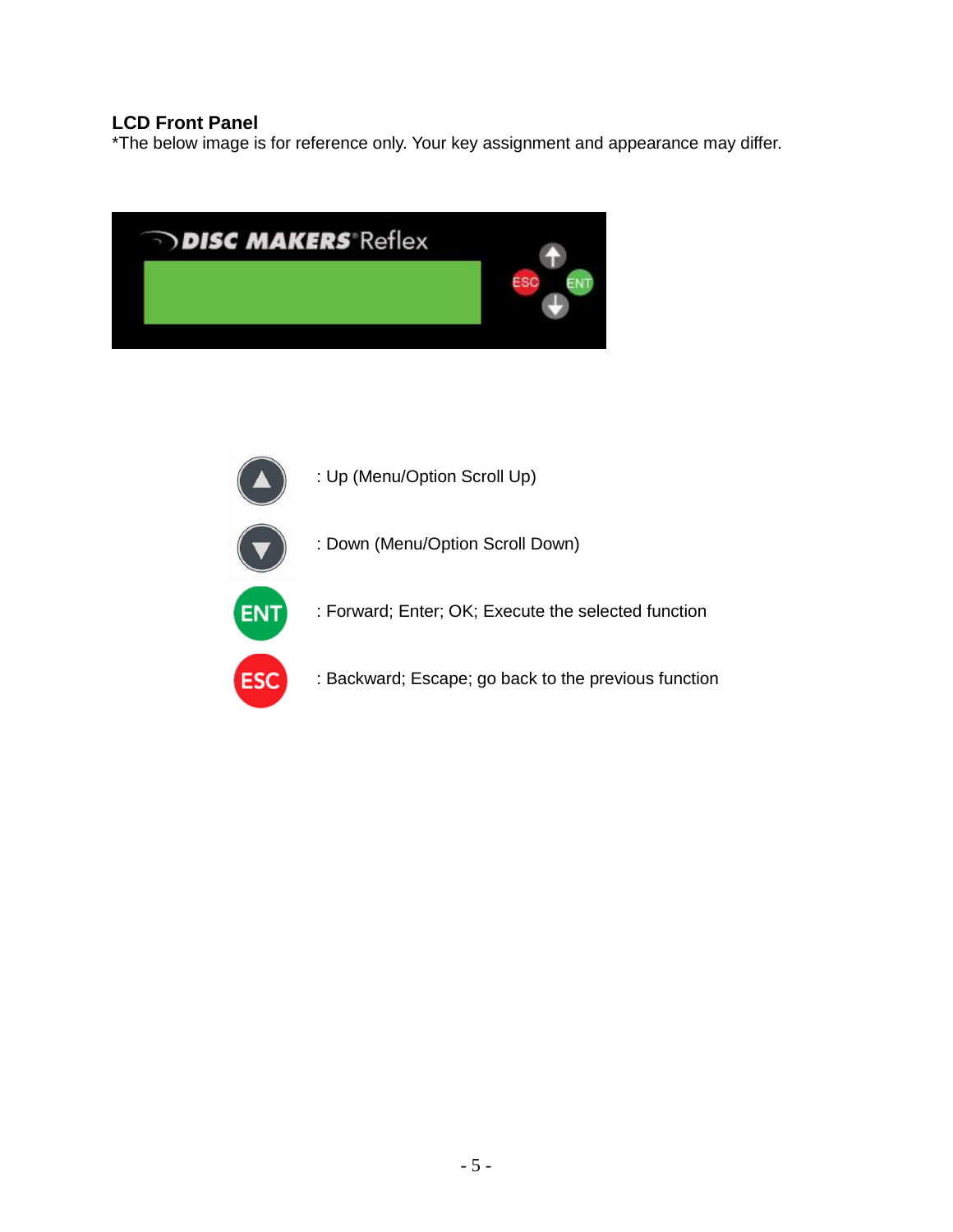#### **Input Characters/Numbers**

When operating the system, certain functions may require the user to enter a name or value. Such cases could be entering the Counter quantity.

To enter an alpha numeric character, use the up or down button to scroll through the numbers or letters, using the "ENT"/Enter or "ESC"/Escape button to move the cursor position right or left. When the entry is complete, move the cursor to OK and press the "ENT"/Escape button.



The below example is meant to illustrate how to enter a counter value

For example, to enter a quantity of "199", do the following:



- a) Press the down button until "0" is displayed.
- b) Press the "ENT"/Enter button once to move the cursor to the next position.
- c) Press the down button repeatedly until "1" is displayed.
- d) Press the "ENT"/Enter button once to move the cursor to the next position.
- e) Press the down button repeatedly until "9" is displayed.
- f) Press the "ENT"/Enter button once to move the cursor to the next position.
- g) Press the down button repeatedly until "9" is displayed.
- h) Press the "ENT"/Enter button repeatedly to move the cursor to OK. Then, press the "ENT"/Enter button once to submit the selection and proceed to next step.



*When entering a number, the device normally asks for a 4 digit number. If the desired number is less than 4 digits, fill the leading spaces with 0s (any leading zeros will be skipped). An example of this would be 0234 (Two hundred and thirty four) or 0010(ten).*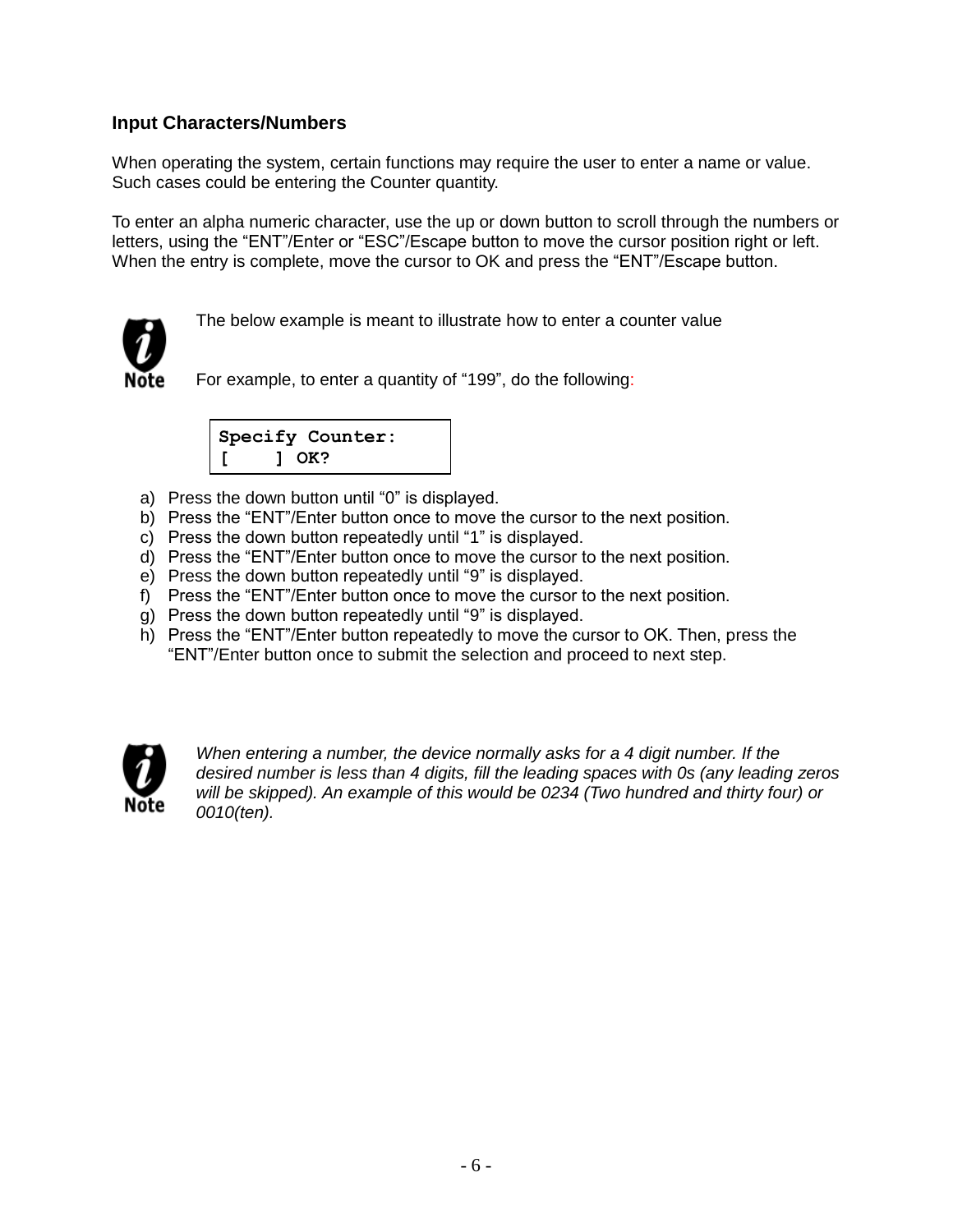#### **Chapter 3: Basic Operations**

#### **Make Disc-to-Disc Copies**

This process will copy a master disc onto one blank disc. A good condition master disc and a lower (than maximum) recording speed are recommended for higher success rates and better quality duplications.

#### **Section1: Making Copies from the Reader (when the Reader is selected as the source drive).**

**Step 1:** Use the up or down arrow button to navigate to the Copy menu:



**Step 2:** Press the "ENT"/Enter button to enter the Copy menu. If the counter function is enabled, it will be displayed at this point. If the counter screen is not displayed, skip to step 4.

**Counter: No Counter**

The Counter feature will let you choose how many copies you want to make for your project. It allows the system to count the number of copies you've made for this job and prompt you when the desired number has been achieved.



*The Counter feature is for convenience only, and will allow the user to make more copies than the amount desired, if so required.*

If uninterrupted copies are desired, no counter input is required (It will still count the number of copies made for the particular job, but it will not notify the user when to stop.) To temporarily disable the counter, press "ENT"/Enter button when "No Counter" is displayed on the 2<sup>nd</sup> line of the screen below:

| Counter:   |  |
|------------|--|
| No Counter |  |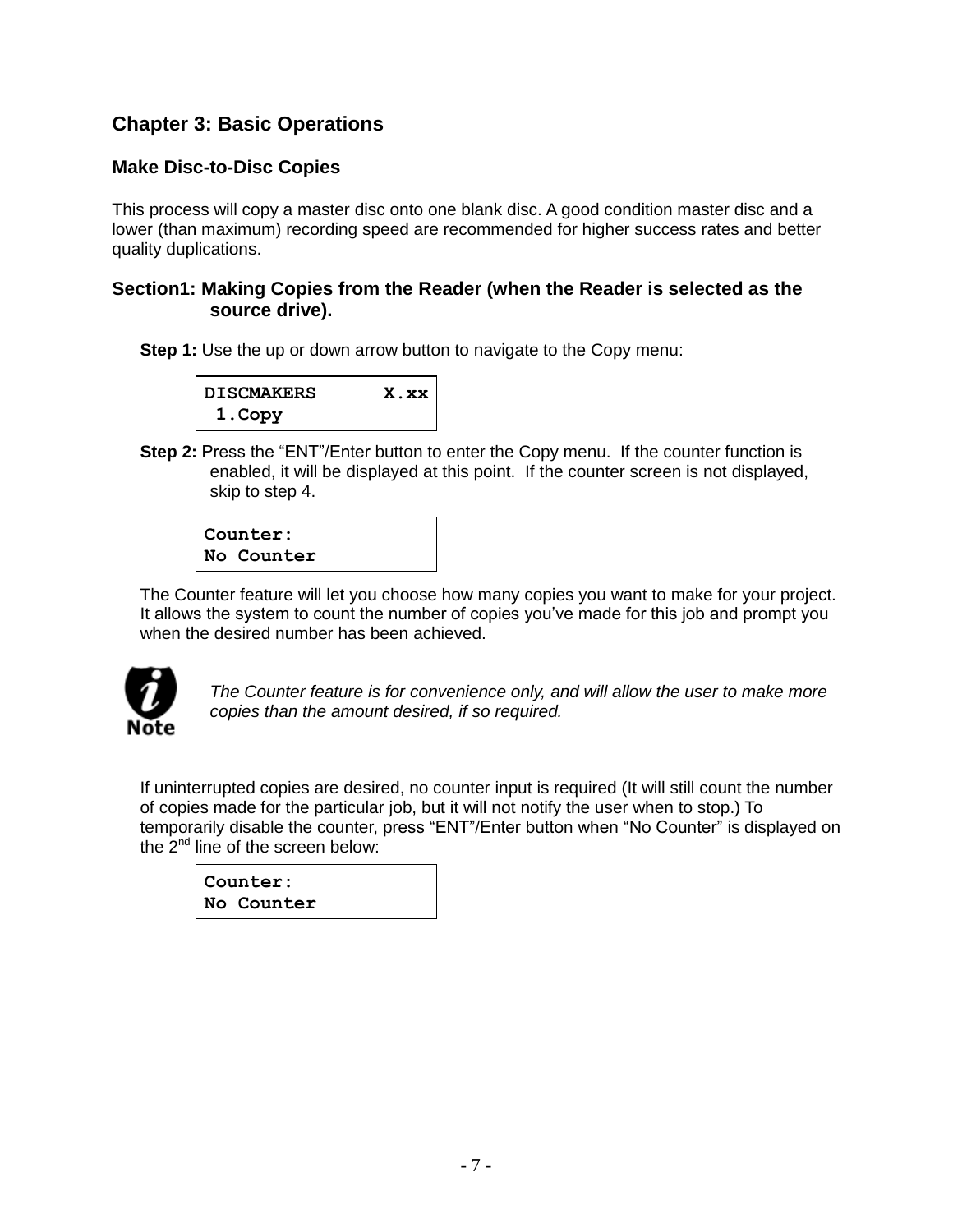Alternately, the following procedure is used to specify a quantity for when controlled duplication is required or desired:

a) Press the up or down button to the following screen:



b) Press the "ENT"/Enter button to submit. The screen will display Specify Counter:

| Specify Counter: |
|------------------|
| $1$ OK?          |

- c) Please refer to the "Input Name and Number" section of "Chapter 2: Getting to know your System" on how to enter the desired amount. Then press "ENT"/Enter to continue to the next step.
- **Step 3:** Once the Counter selection is submitted, the screen will display that it is Preparing and Waiting. Drives that do not contain discs will be automatically opened to accept media:

| Preparing<br>Waiting for Master |  |
|---------------------------------|--|
| OR                              |  |
| Preparing                       |  |
| Waiting for Blanks              |  |



*If either one of the above screens is displayed for more than 2 minutes after inserting the master disc or blank discs, please check the quality of the discs.*

**Step 4:** After placing the master disc and blank discs in the drive(s), please allow 5-10 seconds for the system to detect them.



Once the system determines that all drives are ready, the process will start automatically.

**Processing... Please Wait**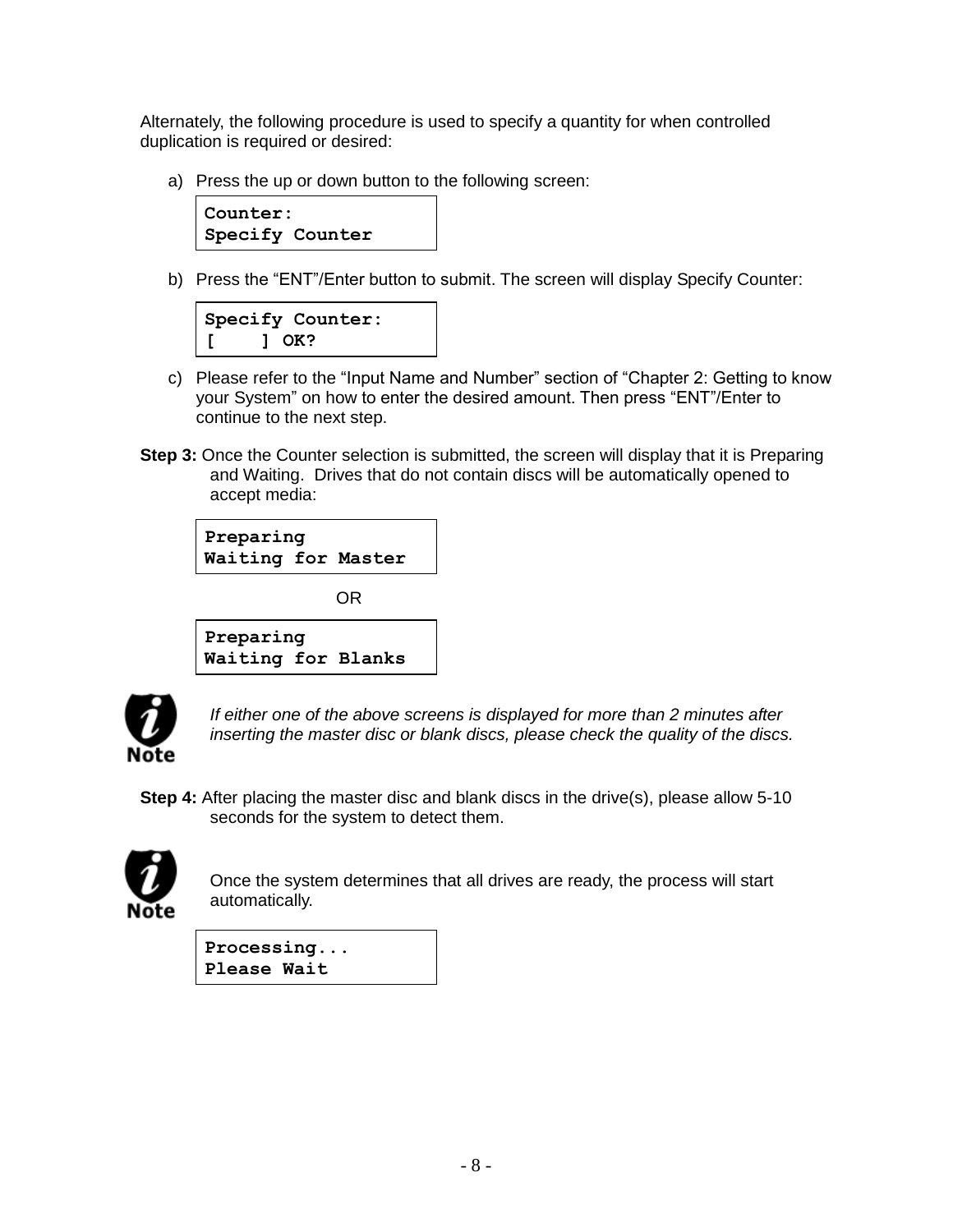**Step 4:** After several seconds of processing time, one of the following Copy progress screens will appear. The left-hand screen is shown when "Specify Counter" is selected and the right-hand screen is shown when "No Counter" is selected.

"Specify Counter" The Counter" The Counter"

| $\vert$ Copying |                 | 4012MB |
|-----------------|-----------------|--------|
| 0/21            | 10 <sub>8</sub> | 401MB  |

- 4012MB indicates the total capacity of the master disc.
- 0/21 indicates a project size of twenty-one copies of which zero copies have been made thus far.
- 10% indicates the current percentage of the copying process.
- 401MB indicates the current amount of data that has been copied from the master disc.

| $\vert$ Copying $\ldots$ | 4012MB    |
|--------------------------|-----------|
| n                        | 10% 401MB |

- 4012MB indicates the total capacity of the master disc.
- 0 indicates zero copies have been made thus far.
- 10% indicates the current percentage of the copying process.
- 401MB indicates the current amount of data that has been copied from the master disc.



It is normal to see the progress indicator stay at 0-10% and 100% for approximately 30 seconds for CD duplication and up to 1 minute for DVD duplication. This is caused by the initialization and finalizing stages.

**Step 5:** Once the duplication run is completed, the successful copies will be ejected and the following screen will be displayed if a counter value was specified for the project.

```
Pass 21 Fail 0
Job Completed! Press OK to Finish
```
Press "ENT"/Enter to go back to main menu.



If any discs fail to burn (bad copy) the failed discs will not be ejected from the drive automatically. The drive containing the failed disc will remain closed and the user will have to manually press the eject button to retrieve the disc. If the disc in question is a write-once item (i.e. CD-R) it must be discarded as it is not reusable.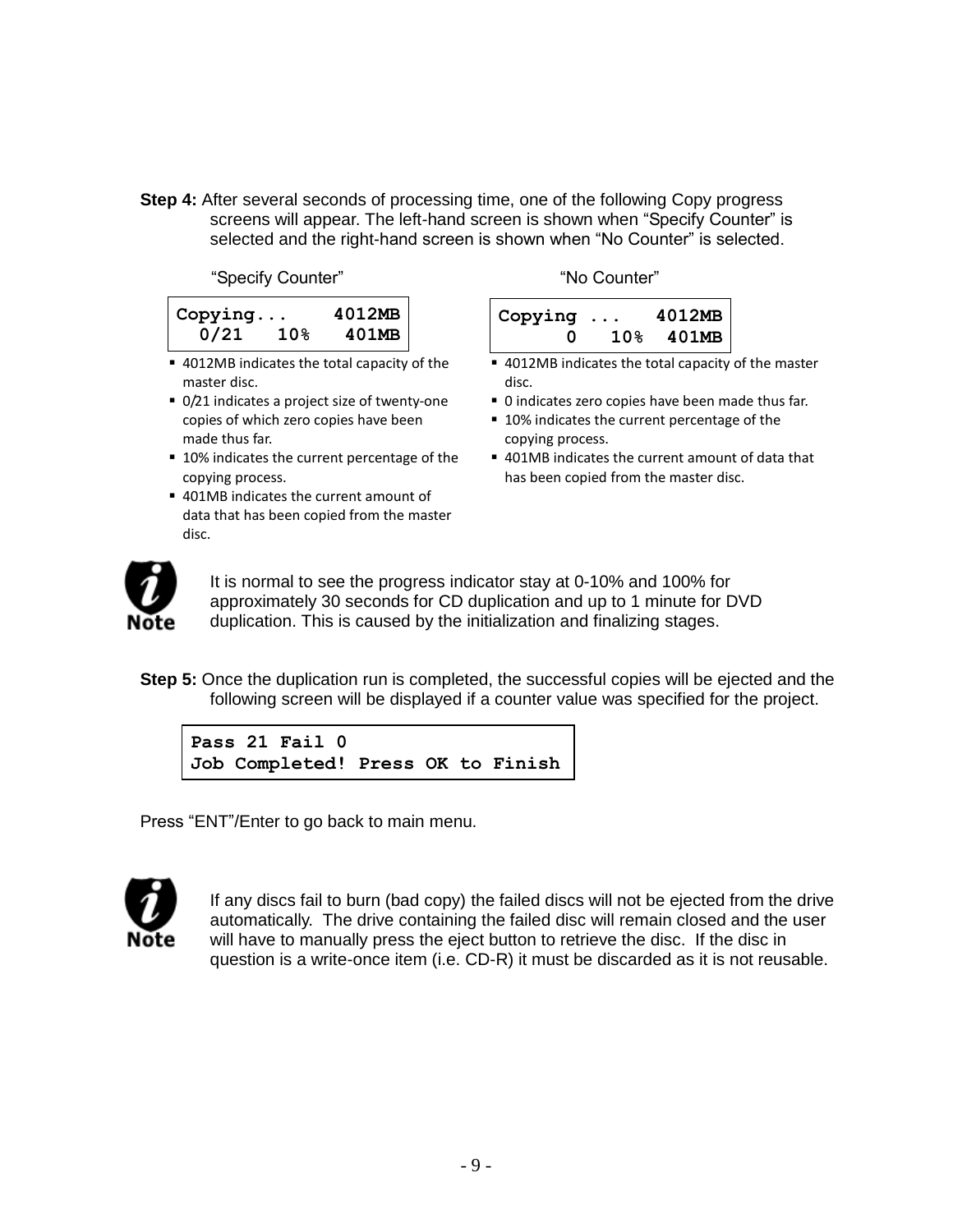#### **Select the Duplication Speed**

This procedure is used to adjust the duplication speed if necessary. By default, the duplication speed will be set to the optimal speed for each format and setting. However, under some circumstances, it may be necessary to reduce the duplication speed. Such circumstances typically are as follows:

- **Poor Blank Media Quality.** When the blank media quality is substandard, lowering the duplication speed is necessary to make quality copies.
- **► Poor Master Disc Quality.** If the master disc is in poor condition, lowering the duplication speed will greatly reduce failure rates.
- **Duplication Quality.** Overall, the lower the recording speed, the higher the quality of completed duplicates. If time permits, Disc Makers recommends lowering the recording speed by several degrees in ensure the highest quality of duplicated discs.

With the duplicator completely powered off, press the power button. Once the unit has completed its startup sequence, the screen will display:



**Step 1:** Use the up or down arrow to scroll to the Setup menu. Press ENT/Enter to select.

**DISCMAKERS X.xx X. Setup**

**Step 2:** Scroll to the Select Burn Speed menu

| <b>DISCMAKERS</b> |  | x . x x              |
|-------------------|--|----------------------|
|                   |  | X. Select Burn Speed |

Press "ENT"/Enter button to enter the Select Burn Speed menu and the screen will display:



**Step 3:** Select the Correct Speed Type

There are different types of recording speeds based on the disc format and source:

- **CD to CD:** Copying to CD-R/RW media from a pre-loaded a CD master disc in the Reader/Writer.
- **DVD to DVD:** Copying to DVD±R media from a DVD master disc in the Reader/Writer.
- **DVD-DL to DVD-DL:** Copying to Double/Dual Layer Recordable DVD media from a Double/Dual Layer DVD master disc in the Reader/Writer.
- **BD to BD:** Copying to BD-R/RE media from Blu-ray master disc in the Reader/Writer.(only available if Blu-ray drives are installed)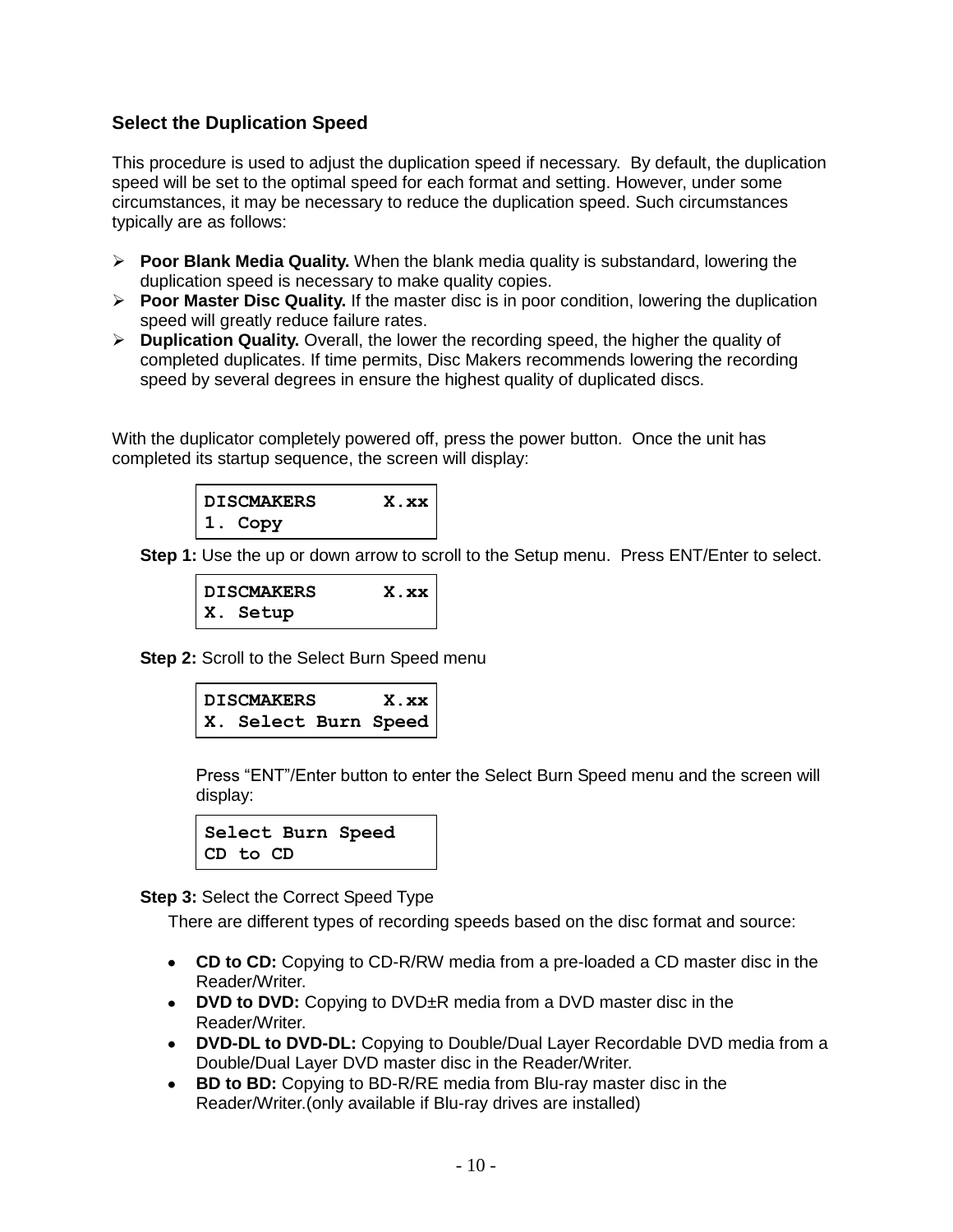Depending on the type of duplication job(s) and individual system restrictions, it is necessary to select the correct speed type in order for this setting to take effect. To select speed types, press the up or down button to adjust and press the "ENT"/Enter button to submit the selection.

**Step 4:** The screen will progress to the speed selection page. Presented here as an example, the user is changing the CD to CD copy speed from 16x:

|     |  | CD to CD Speed: |  |
|-----|--|-----------------|--|
| 16x |  |                 |  |

Press the up or down button to select the desired speed value and then press the "ENT"/Enter to submit the selection.



*If the user does not change the drive speed, (or, alternately, the user changes their mind and returns the speed to its original value) the system will NOT respond to the "ENT"/Enter button. Instead, press the "ESC"/Escape button to go back to the main menu.*

**Step 5:** Once the speed setting has been successfully changed, the following screen will be displayed for several seconds:

|  | CD to CD Speed:  |  |
|--|------------------|--|
|  | Adjusted to: 24x |  |

The device will then automatically return to the main menu.

| <b>DISCMAKERS</b> | X.XX |
|-------------------|------|
| 1. Copy           |      |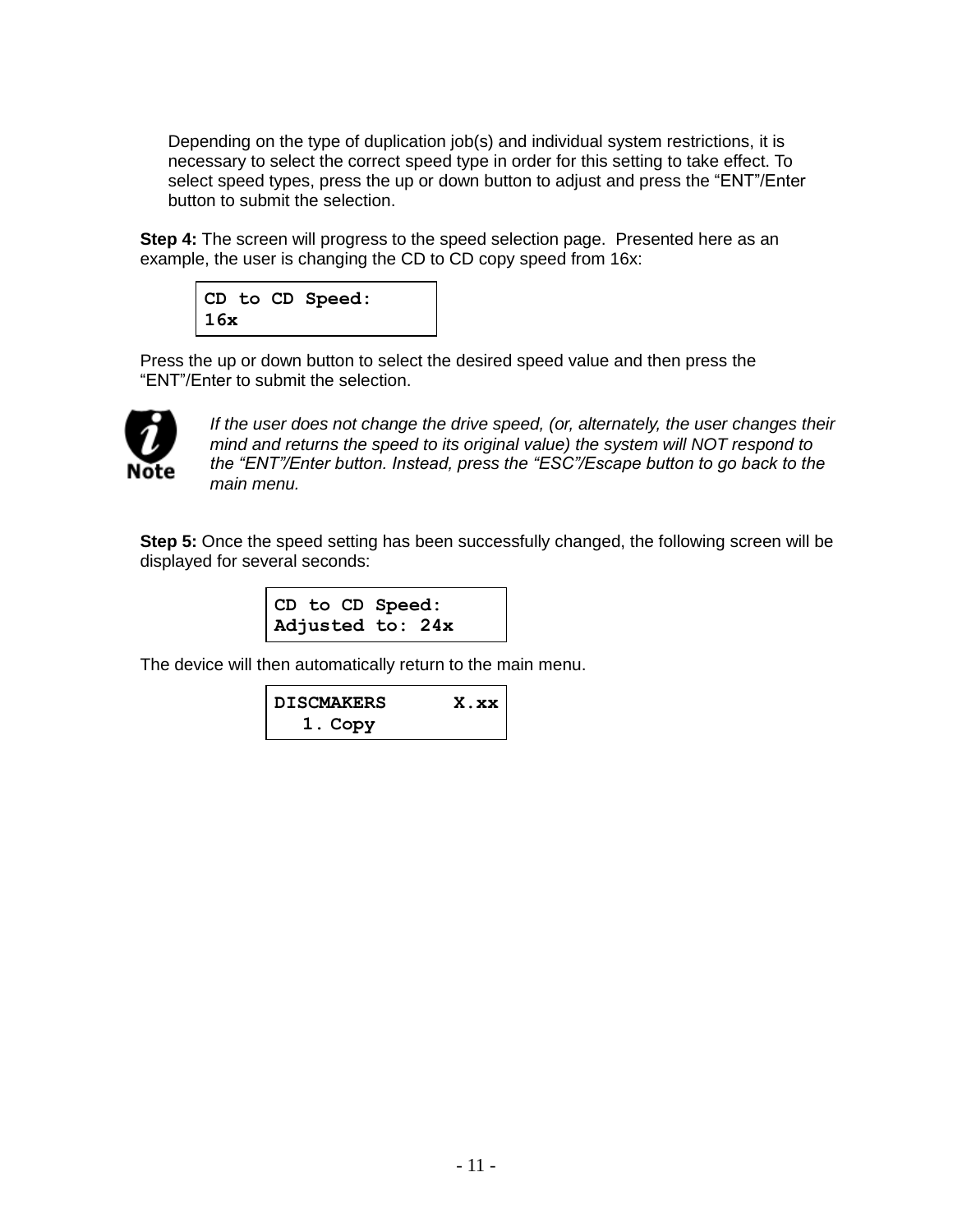#### **Mix Audio Tracks**

The Reflex duplicator system provides several ways to mix audio CDs from several sources.

The user inserts a source audio disc and selects the desired tracks for compilation, repeating this process for each source disc as necessary. When the user is satisfied with the selections, the duplicator will write the tracks to disc in the order they were loaded. This is a Disc-to-Disc duplication process which will produce a disc suitable for playback or for use as a master for further duplication.

The following procedures

*Please do this cautiously; if any of the Audio CD tracks you wish to mix are not readable due to scratches or poor quality, the blank CD-R media will be ruined.*

**Step 1:** Use the up or down arrow button to navigate to the Audio menu, press ENT.

| DISCMAKERS | X.xx |
|------------|------|
| 3. Audio   |      |

**Step 2:** The dusplicator will display the Preparing screen and any empty recording drives will automatically be ejected to accept blank media:

```
Preparing
Waiting for Master
```
Or

```
Preparing
Waiting for a Blank
```


*If either one of the above screens is displayed for more than 2 minutes after you have placed your master disc or blank disc into the drives, please check the disc quality.*

**Step 3:** After you've placed an Audio CD containing the track(s) you wish to copy and a blank CD-R media in the writer drive(s), please allow 5-10 seconds for the system to detect them. After they have been recognized, you should see the following screen:

| Total: $0$ Trk $0$ m: $0$ s |  |  |  |
|-----------------------------|--|--|--|
| Track $1: 4m:31s$           |  |  |  |

- "Total: 0 Trk 0m: 0s" indicates that you have zero track(s) selected and it has zero minutes and zero seconds playtime.
- "Track 1: 4m:31s" indicates currently you are focusing on track one of the Audio CD you've inserted and has a running time of four minute and thirty-one seconds.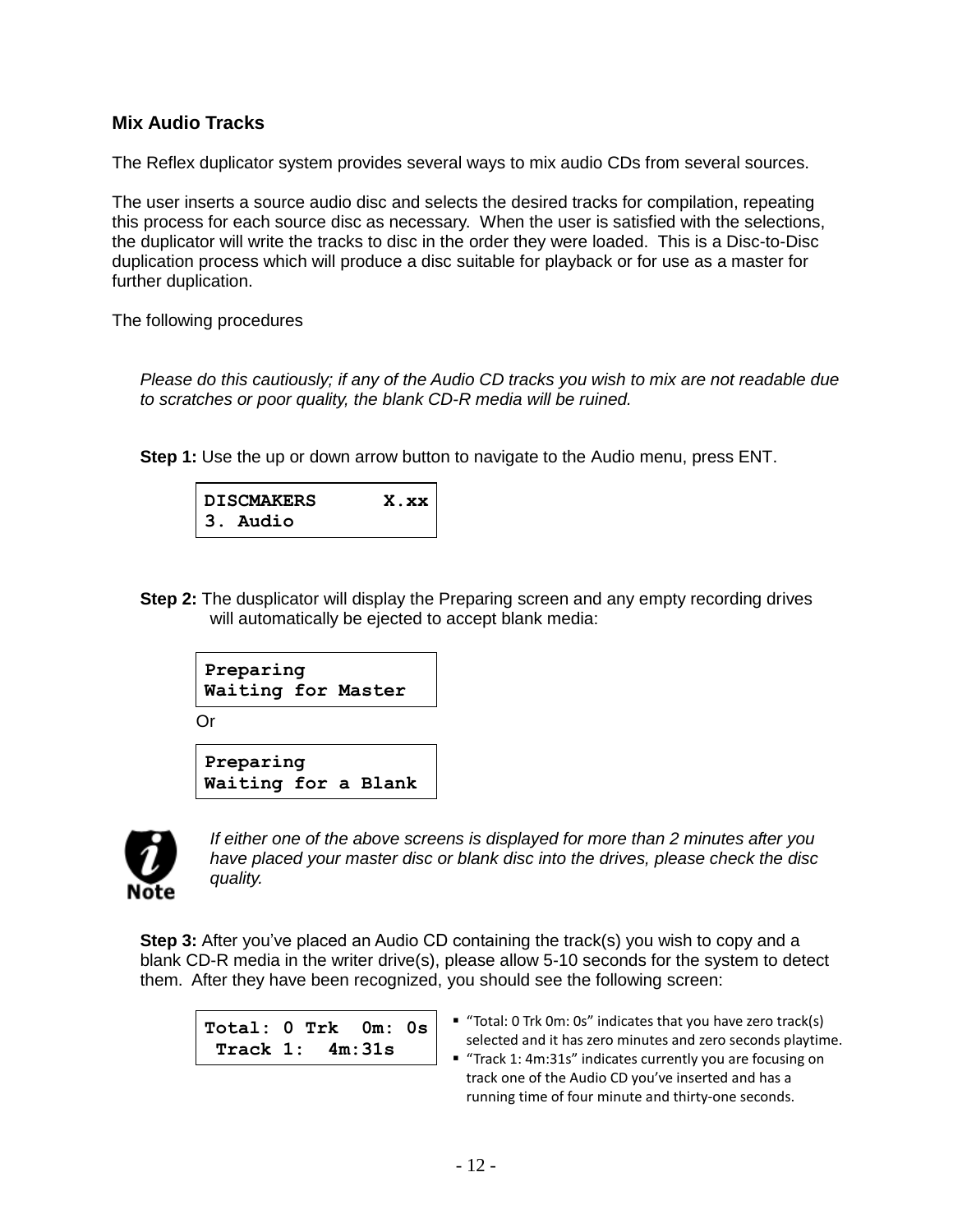**Step 4:** When you see the above screen, you can press the up or down button to display the playtime of each track on this audio CD and press the "ENT"/Enter button to select the track you wish to be mixed. Selected tracks are marked with a \* to the left of the track number on the 2nd line as shown in the below screen.

```
Total: 1 Trk 4m:31s
*Track 1: 4m:31s
```


*If the track you have selected will cause the total playtime of all audio tracks to be more than your blank CD-R media capacity, the screen will display:*

**Over Blank Disc Capacity Press OK to Continue**



Given the limited space of the screen, the message above will scroll across the screen in order to show the full message.

You need to press the "ENT"/Enter button to return to the track selection menu. The track selected that caused this error message will be de-selected automatically. Then, you can select a different track with smaller playtime.

**Step 5:** Once you have finished selecting the tracks on this Audio CD you want to mix, you can press the up or down button until you see "Are you done?" on the 2nd line as in the following screen.



**Step 6:** You can now press "ENT"/Enter button to confirm your selection. The system will now start the mixing process as shown in the following screen.



- "1" indicates that the system is currently transferring track one.
- "10%" indicates that the current transferring progress of the current track, track one.
- "4m:31s" indicates the current running time of that track.

**Step 7:** Once the mixing process is completed, the following screen will be displayed:

**Mixing Complete! Finish Mixing?**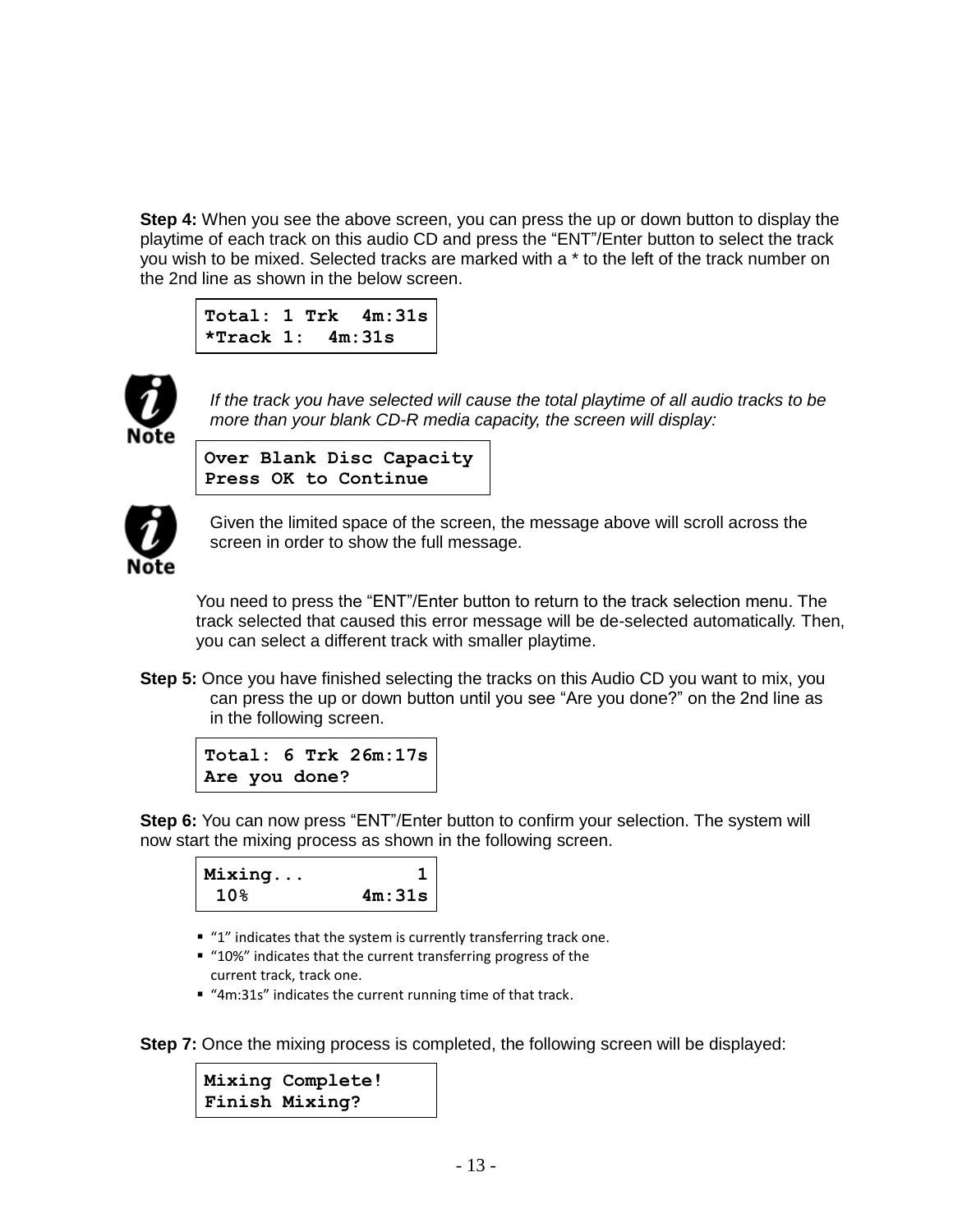When you're finished adding tracks, you can choose to finalize the job (mark the completion) by performing the following steps:

a) Press the "ENT"/Enter button when you see "Finish Mixing?" on the  $2<sup>nd</sup>$  line of the screen as below:



b) Press the "ENT"/Enter button to submit, and you should see the following confirmation screen:

```
Mixing Complete!
Confirm to Finalize?
```
c) Press the "ENT"/Enter button once to confirm your selection, and you should see the following Finalizing screen (if you choose to mix directly to a blank CD)

```
Finalizing...
Please Wait
```
OR **Copying... H 228MB 0/1 10% 401MB**

d) Once the finalizing/copying process is completed, you should see the following screen.

```
Job Completed!
Press OK to Finish
```
You can then press the "ENT"/Enter button and you will be guided back to the main menu.

Alternately, you can choose to mix more tracks from other Audio CD's by pressing the up or down button until you see "Insert Next Master?" on the 2<sup>nd</sup> line as in the following screen.



Press the "ENT"/Enter button to repeat Steps 3 through 8.

When the whole process is complete, your mixed copy will be ejected and the following will be displayed:

**Job Completed! Press OK to Finish**

Press "ENT"/Enter button and you will be directed back to the main menu:

```
DISCMAKERS X.xx
3. Audio
```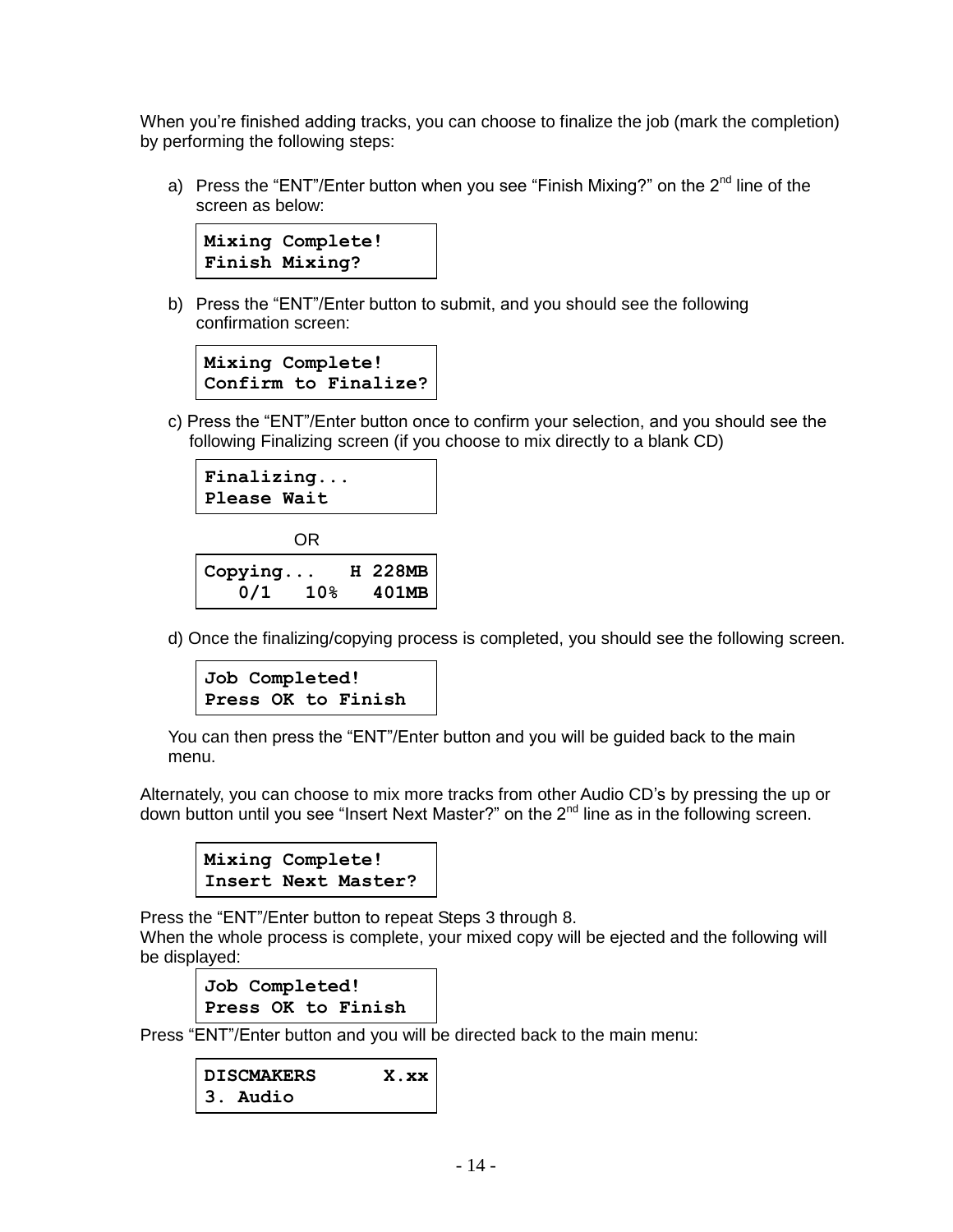#### *Example of Mixing Audio Tracks directly to Blank CD*

For the example below, we will mix a new Audio CD from 2 different Audio CD's. From CD1: song 2, and song 4 From CD2: song 3, song 4 and song 5

| 1. Go to menu 3. Audio.                                                                      | <b>DISCMAKERS</b><br>X.xx<br>3. Audio            |                                    |
|----------------------------------------------------------------------------------------------|--------------------------------------------------|------------------------------------|
| 2. Press "ENT"/Enter button.                                                                 | Mix Mode:<br>Directly to Blank CD                |                                    |
| 3. Press "ENT"/Enter button.                                                                 | Preparing<br>Waiting for a Blank                 |                                    |
| 4. Insert Blank CD-R media.                                                                  | Preparing<br>Waiting for Master                  |                                    |
| 5. Insert CD1.                                                                               | Total: 0 Trk 0m:00s<br>Track 1:<br>4m:31s        |                                    |
| 6. Press the down button until you<br>see "Track 2" on the 2 <sup>nd</sup> line.             | Total: 0 Trk<br>0m:00s<br>Track 2:<br>4m:49s     |                                    |
| 7. Press "ENT"/Enter button once.                                                            | Total: 1 Trk 4m:49s<br>*Track 2: $4m:49s$        |                                    |
| 8. Press the down button until you<br>see "Track 4" on the 2 <sup>nd</sup> line.             | Total: 1 Trk 4m:49s<br>Track 4:<br>4m:58s        |                                    |
| 9. Press "ENT"/Enter button once.                                                            | Total: 2 Trk<br>9m:47s<br>*Track $4: 4m:49s$     |                                    |
| 10. Press down button until you see<br>"Are you done?" on the 2 <sup>nd</sup> line.          | Total: 2 Trk<br>9m:47s<br>Are you done?          |                                    |
| 11. Press "ENT"/Enter button once                                                            | $\overline{2}$<br>Mixing<br><b>0</b> %<br>4m:31s | Mixing Complete!<br>Finish Mixing? |
| 12. Press down button until you see<br>"Insert Next Master?" on the 2 <sup>nd</sup><br>line. | Insert Next Master?                              |                                    |
| 13. Press "ENT"/Enter button once.                                                           | Preparing<br>Waiting for Master                  |                                    |
| 14. Insert CD2.                                                                              | Total: 2 Trk<br>9m:47s<br>Track 1:<br>4m:03s     |                                    |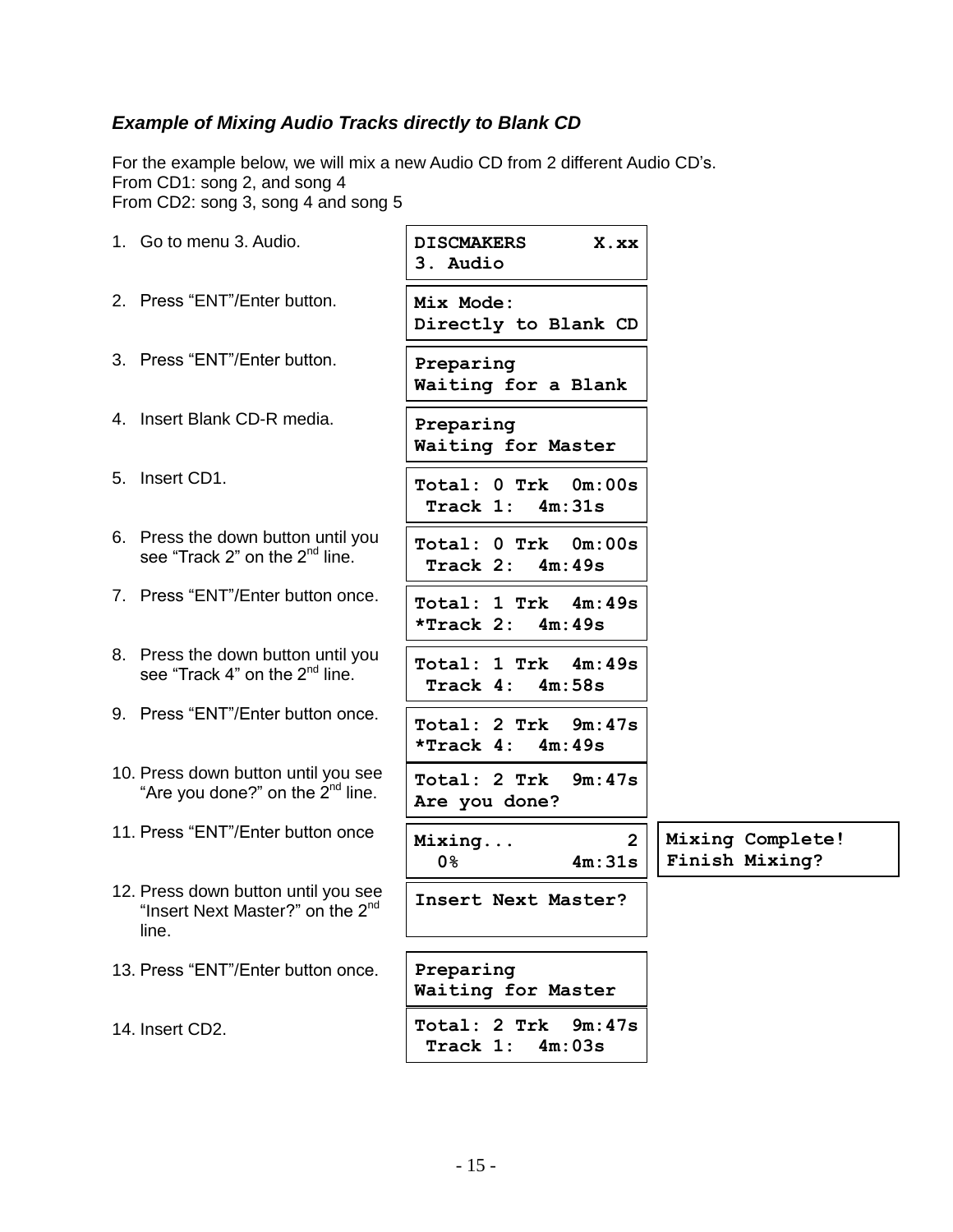| 15. Press down button until you see<br>"Track 3" on the 2 <sup>nd</sup> line.       | Total: 2 Trk 9m:47s<br>Track $3: 4m:47s$           |                                      |
|-------------------------------------------------------------------------------------|----------------------------------------------------|--------------------------------------|
| 16. Press "ENT"/Enter button once.                                                  | Total: 3 Trk 14m:34s<br>*Track 3:<br>4m:47s        |                                      |
| 17. Press down button until you see<br>"Track 4" on the $2nd$ line.                 | Total: 3 Trk 14m:34s<br>Track 4:<br>5m:26s         |                                      |
| 18. Press "ENT"/Enter button once.                                                  | Total: 4 Trk 20m:00s<br>*Track 4:<br>5m:26s        |                                      |
| 19. Press down button until you see<br>"Track 5" on the 2 <sup>nd</sup> line.       | Total: 4 Trk 20m:00s<br>Track 5:<br>4m:27s         |                                      |
| 20. Press "ENT"/Enter button once.                                                  | $Total: 5$ Trk $24m:27s$<br>$*$ Track 5:<br>4m:27s |                                      |
| 21. Press down button until you see<br>"Are you done?" on the 2 <sup>nd</sup> line. | $Total: 5$ Trk $24m:27s$<br>Are you done?          |                                      |
| 22. Press "ENT"/Enter button once.                                                  | $\overline{3}$<br>Mixing<br><b>0</b> %<br>4m:47s   | Mixing Complete!<br>Finish Mixing?   |
| 23. Press "ENT"/Enter button once.                                                  | Mixing Complete!<br>Confirm to Finalize?           |                                      |
| 24. Press "ENT"/Enter button once.                                                  | Finalizing<br>Please Wait                          | Job Completed!<br>Press OK to Finish |
| 25. Press "ENT"/Enter button once.                                                  | <b>DISCMAKERS</b><br>X.xx<br>3. Audio              |                                      |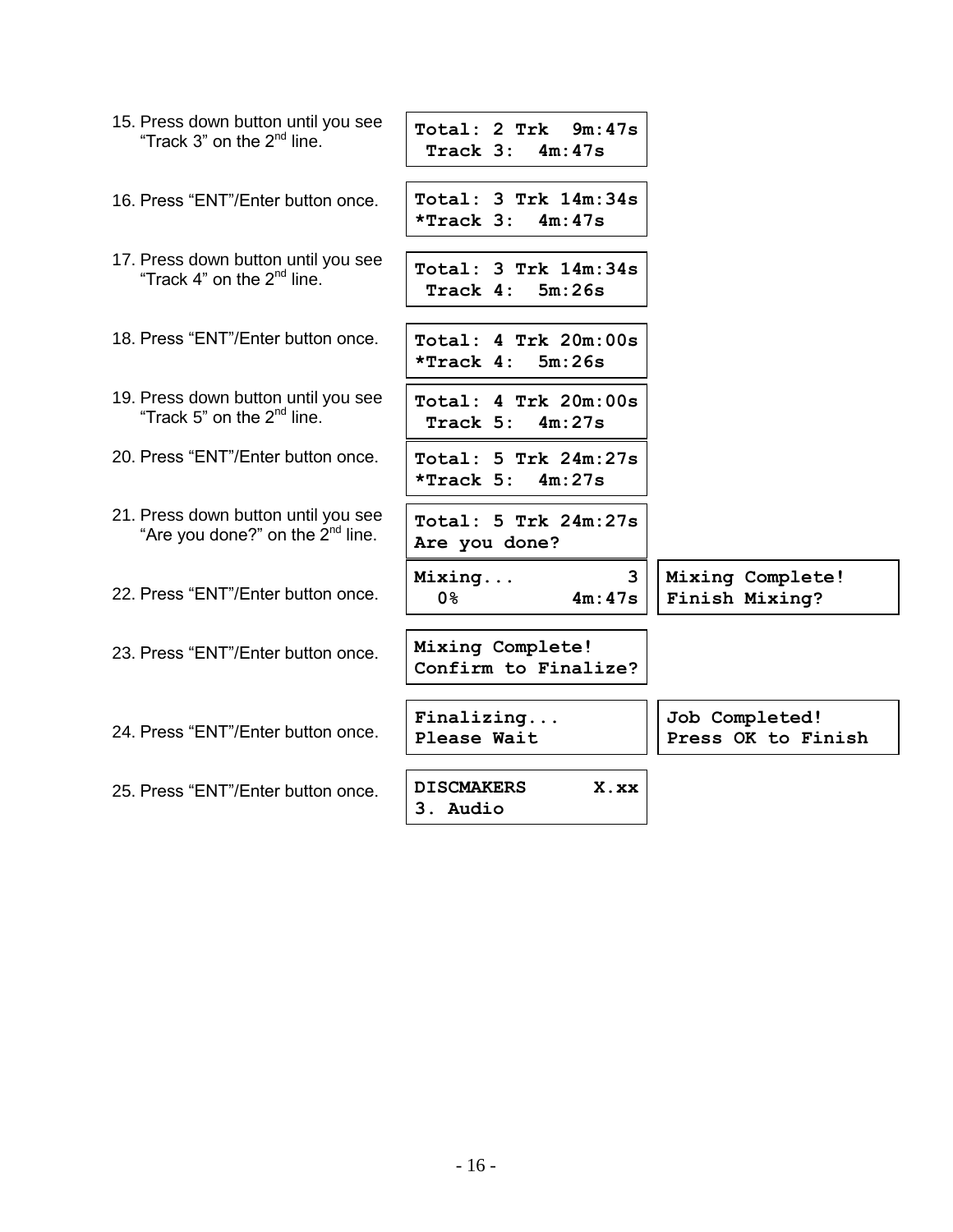#### **Change the Setup settings**

Most of the internal settings and information is stored inside the Setup menu. To explore and modify them is simple. Below is an example how to modify the "Auto Start" setting. Please note that the default setup is set for optimal performance of the system, it is unnecessary to change if you are satisfied with the outcome.

When you turn on your system, after it has booted up, you should see the following signifying your system is ready.

| DISCMAKERS | X.xx |
|------------|------|
| 1.Copy     |      |

**Step 1:** Use the up or down arrow button to navigate to the Setup menu.

| <b>DISCMAKERS</b> | X.xx |
|-------------------|------|
| 4.Setup           |      |

**Step 2:** Press the "ENT"/Enter button to enter the Setup menu and the following screen (or one quite similar) will be displayed:

```
Setup
 1.Select Burn Speed
```
**Step 3:** Use the up or down arrow button to navigate to the Auto Start setting.

```
Setup
 10. Auto Start
```
**Step 4:** Press the "ENT"/Enter button to enter the Auto Start setting and you shall see a screen similar to below:

```
Auto Start
Auto
```
**Step 5:** Use the up or down arrow button to change the value to "Full".



**Step 6:** Press the "ENT"/Enter button to submit the change. Once completed, you will be guided back to the setting menu.

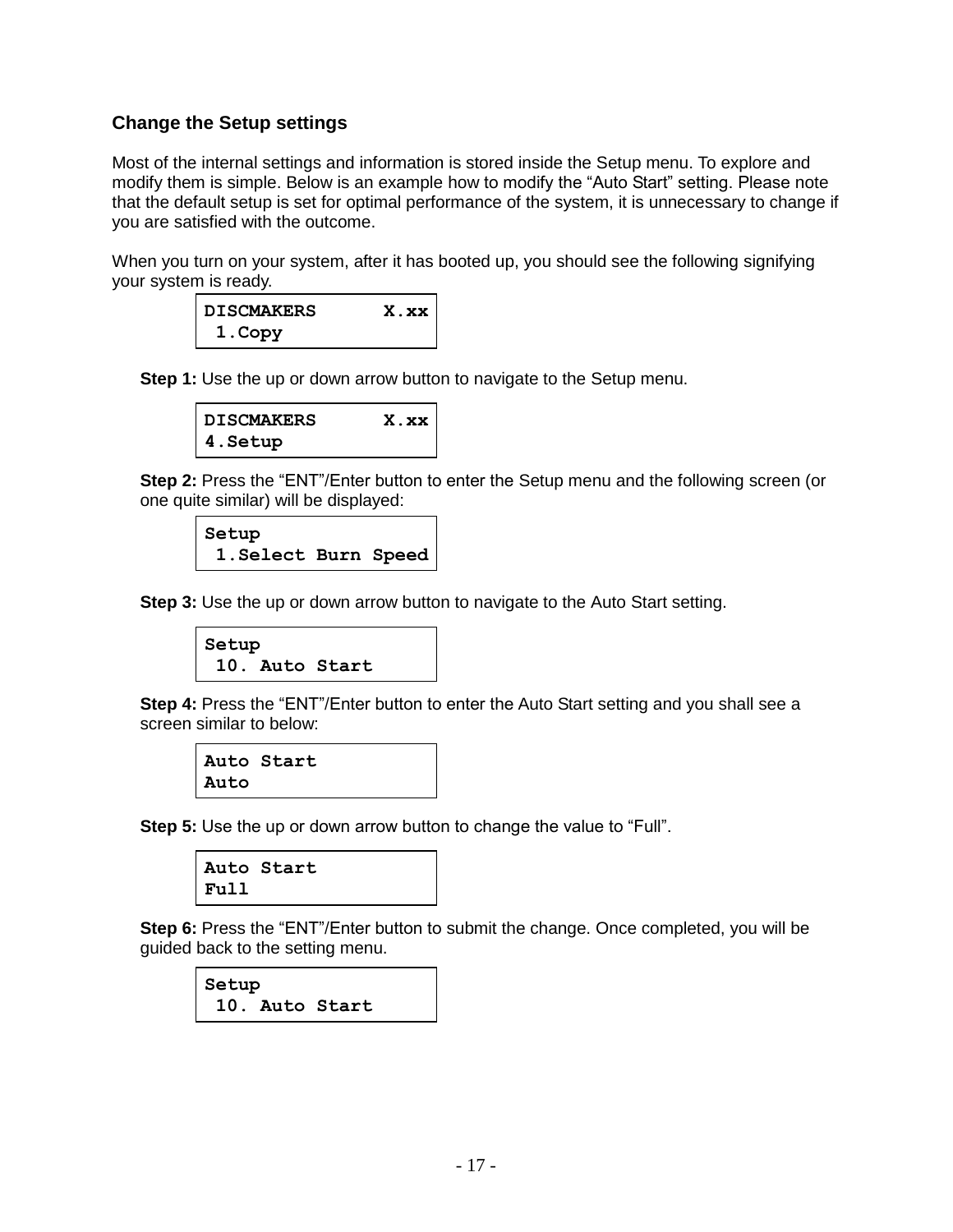**Step 7:** Press "ESC"/Escape button to go back to the main menu.

| <b>DISCMAKERS</b> | X.xx |
|-------------------|------|
| 5. Setup          |      |



This change will only be effective for the current usage until you power off the system unless you perform the Save function under the Utilities menu, or perform the Shutdown function under the main menu.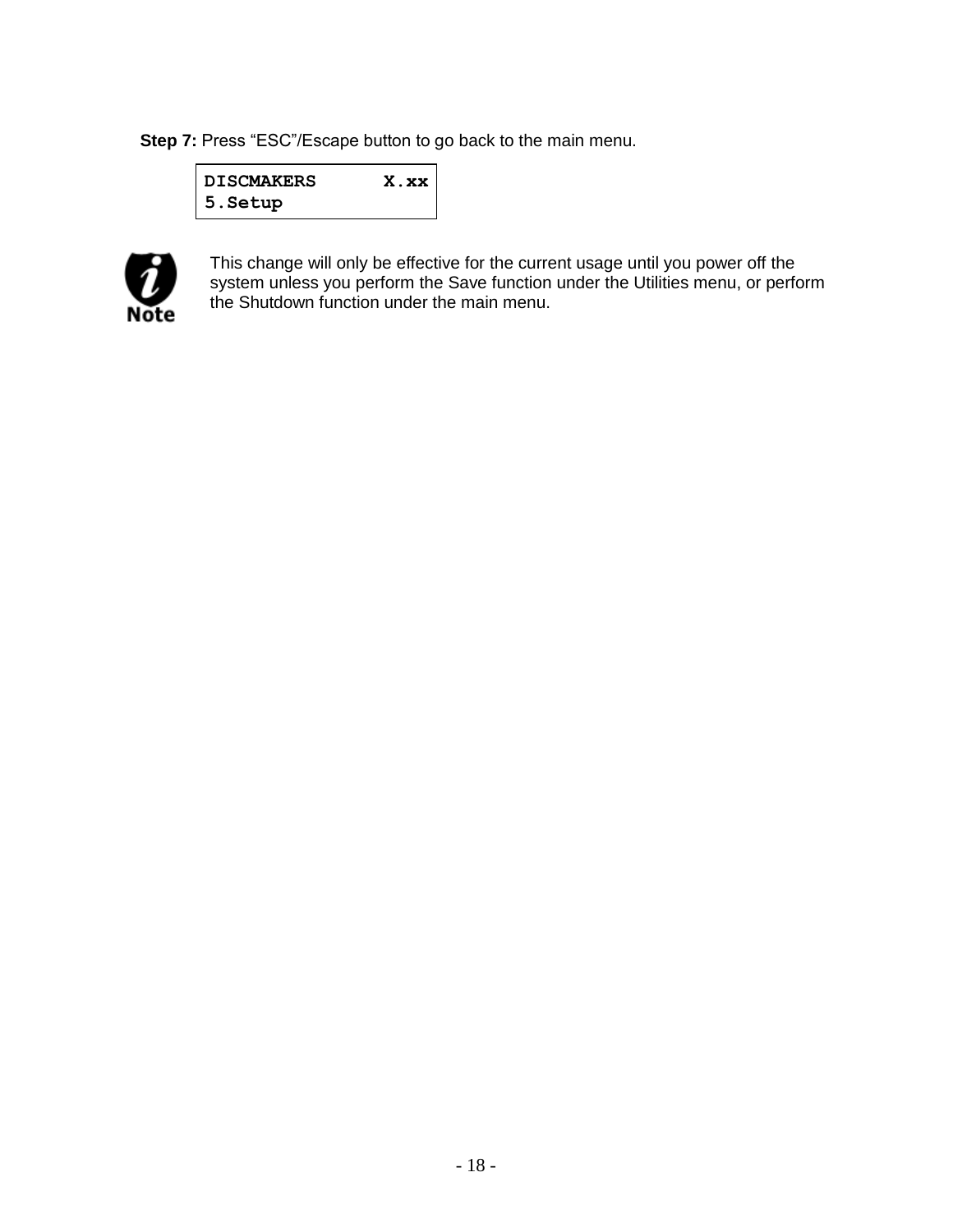#### **Chapter 4: Menu Overview**

#### **1. COPY**

This menu will guide you to make copies of discs. For more information, please refer to "Make Disc-to-Disc Copies".

#### **2. ADVANCED COPY OPTIONS**

This menu will guide you to make a simulation of the copying process. During this simulation process, all write once recordable discs such as (DVD-R, CD-R) will be reusable. The



purpose of performing such simulation is to ensure error free duplication.

Due to the physical limitation of DVD+R/RW & BD-R/RE recordable format, you cannot perform this procedure on these formats. If you do so, you will encounter a failure messages.



If you are using CD-RW/DVD-RW discs as your blank media during the simulation, any content that may have been recorded inside those discs will be permanently ereased.

#### **2.1. Test + Copy**

This menu will guide you to perform the simulation of the copying process and if everything passes during the simulation, the real copying process will be performed. If an error is encountered during the simulation, an error message will be displayed and the copying process will not be initiated.

#### **2.2. Copy + Compare**

This menu will guide you to make copies, after which it will perform an additional comparison process automatically to ensure data accuracy.

#### **2.3. Copy + Verify**

This menu will guide you to make copies, after which, it will perform an additional process to verify playability.

#### **3. AUDIO**

This process will guide you to mix an Audio CD from various tracks among different Audio CDs. For more information, please refer to "Mix Audio Tracks" on page 12.

#### **4. SETUP**

#### **4.1. Select Burn Speed**

This menu will guide you to adjust the duplication speed on various duplication job types. For more information, please refer to "Select the Duplication Speed" on page 10.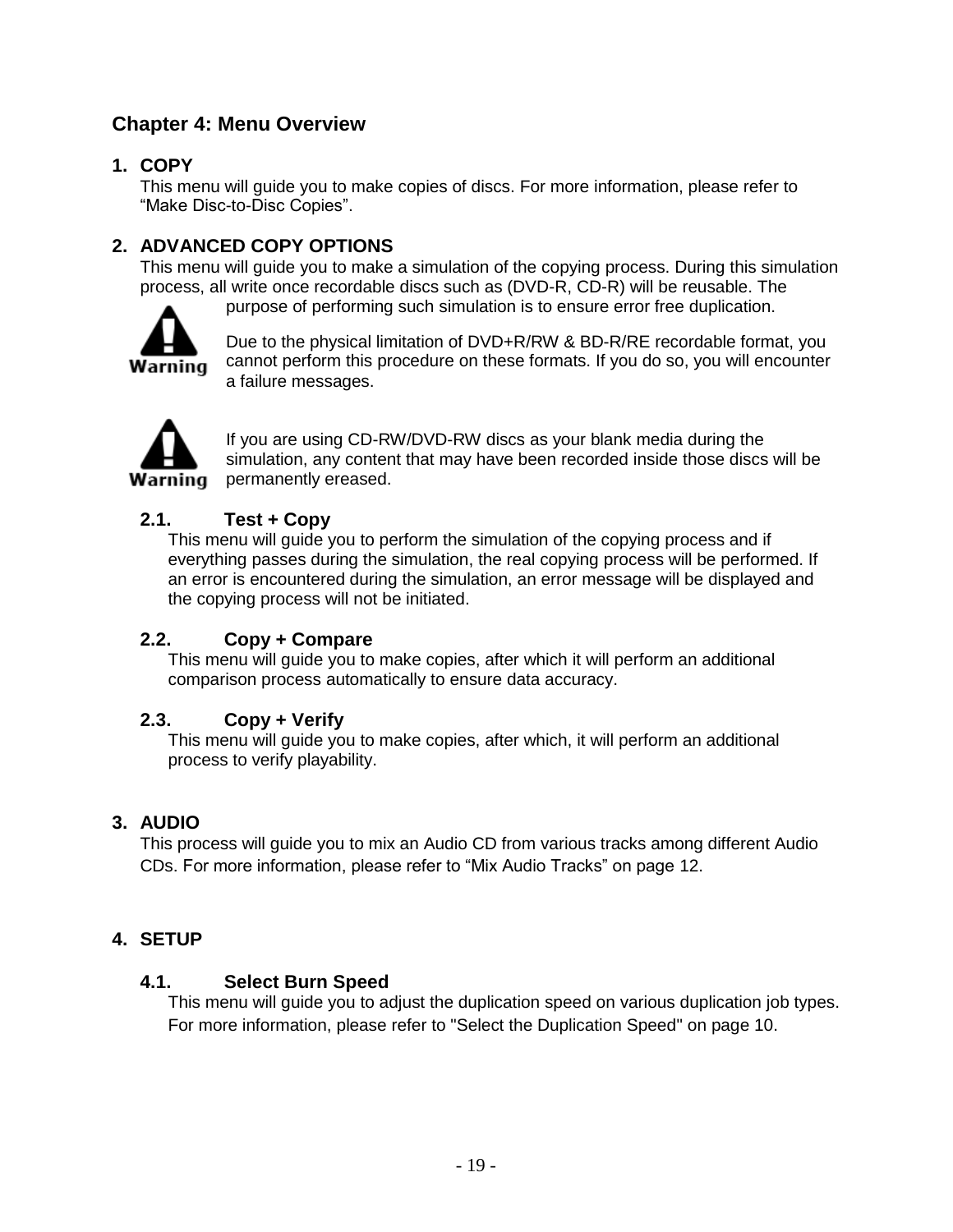#### **4.2. Select Source**

This menu will guide you to select a Reader/Writer drive as the source drive (the drive which will read the master disc) for Copy related operations. For more information, please refer to section 1 of "Make Disc-to-Disc Copies".

#### **4.3. Read Error Skip**

Normally, when the system encounters a reading error while reading your master disc, the duplication job will be aborted and all the recordable media will be ruined. However, if you believe that your master disc has a small, insignificant error due to physical damages, you can enable the setting to allow the system to skip any read error\* it encounters.

\*This function will not fix the error; it will only skip it to make the rest of the data readable.

#### **4.4. CD Writing Mode**

This setting will allow you to select which mode you would like to duplicate a CD. There are two different modes, "Disc at Once" and "Track at Once". Unless you understand completely what they mean, we strongly suggest it be set to "Disc at Once."

#### **4.5. Max Audio, VCD & CDG Speed**

Audio CD's and Video CD's do not have internal error checking capability, so duplicating at too high a speed may cause frequent errors. This setting will allow you to adjust the maximum duplication speed for Audio and Video CD.

#### **4.6. DVD+R High Compatibility Mode**

This feature will allow you to enable/disable the DVD+R High Compatibility Mode feature by turning this feature ON or OFF. The purpose of this feature is to increase the compatibility of DVD+R media with a broader range of DVD Video players. This process will increase the amount of time required to duplicate your disc(s).

#### **4.7. Display and Sound Settings**

#### **4.7.1. Buzzer**

This setting will allow you to choose whether you want to hear a beep when you press a button or when a task has been completed

#### **4.7.2. Startup Menu**

This setting will allow you to choose which menu you would like to see first when you turn on the system.

#### **4.7.3. Screen Saver**

Turns the screen saver on or off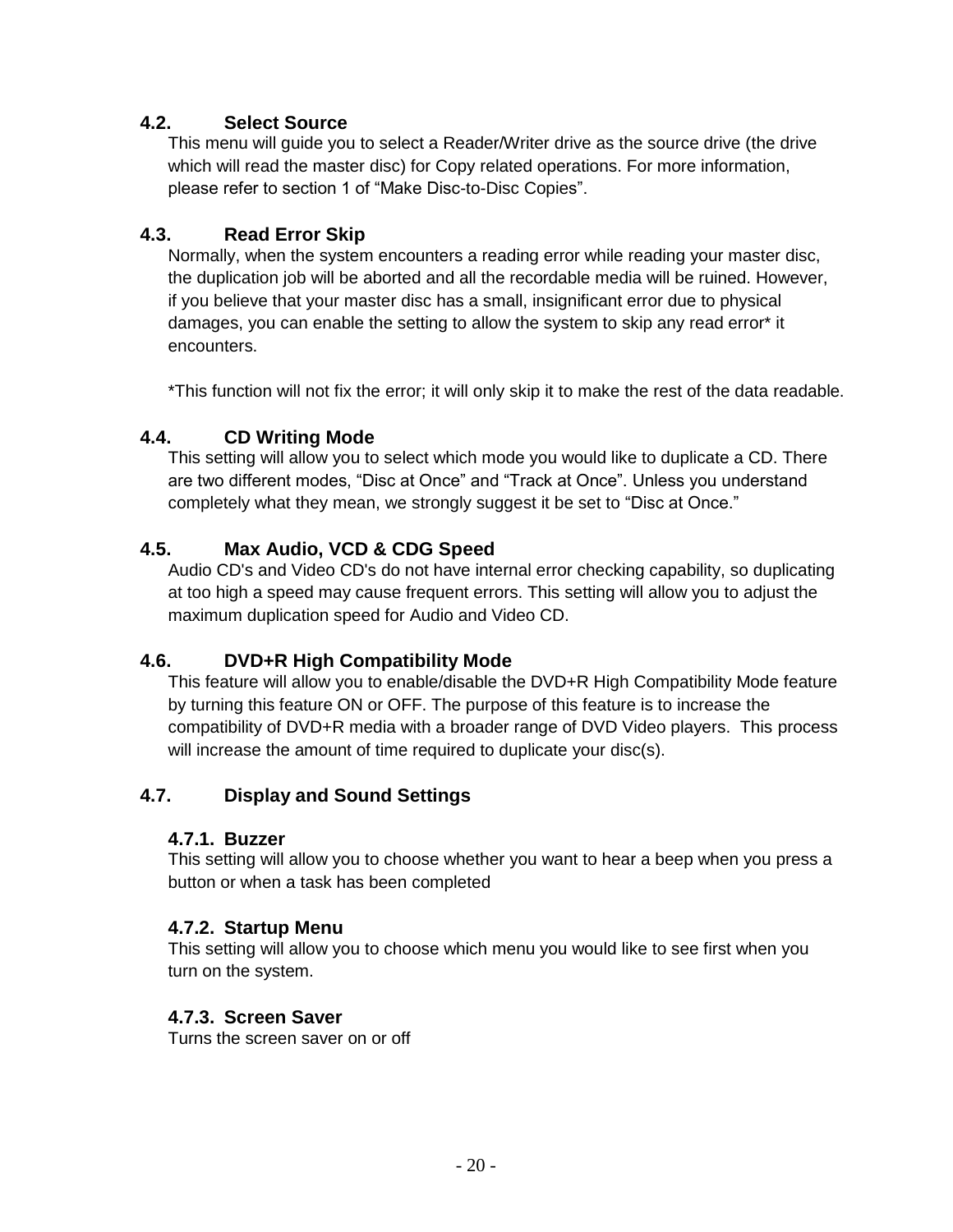#### **4.7.4. Language**

This setting will allow you to choose which language you prefer to navigate the controller system of the duplicator.

#### **4.8. Counter**

This option will allow you to enable/disable the Counter feature by turning this feature ON or OFF. This feature will notify you how many discs have been copied and how many discs are left to go.

#### **4.9. Auto Start**

This setting allows you to choose Auto, Full, or Off. If Auto is selected, this feature automatically starts the duplication process when the writer drive detects recordable media inside. If Off is selected, the copy process requires you to press the "ENT"/Enter button to start the duplication. This feature applies to applications inside the operation menu such as COPY, TEST, TEST+COPY, COPY+COMPARE, etc. The Full setting is not used.

#### **4.10. Load Default**

This function will reset all of the options back to the manufacturer's default. Perform this function if your system is acting abnormal. The duplicator will need to be properly Shutdown and powered back on for this to take effect.

#### **4.11. Advanced Settings**

Mixed Media Code: This function will allow the duplicator to copy using media with different media codes (i.e. different brands or speed ratings). Caution - this should not be selected unless there is a specific problem as it will slow burn speeds.

#### **5. UTILITIES**

#### **5.1. Disc Info**

If you are uncertain about the type of blank recordable media you are using, the system is equipped with the disc info function to help identify and notify you of the disc information encoded within. This feature will identify your blank recordable media's format; capacity; manufacturer ID; as well as the media's certified writing speed. Please note that limited information will be displayed for media in the Reader drive.

#### **5.2. System Info**

This menu contains information on the system firmware currently installed on your duplicator.

#### **5.3. Device Info**

This menu contains information on the drives installed in your duplicator. This information includes but is not limited to manufacturer, model number, etc.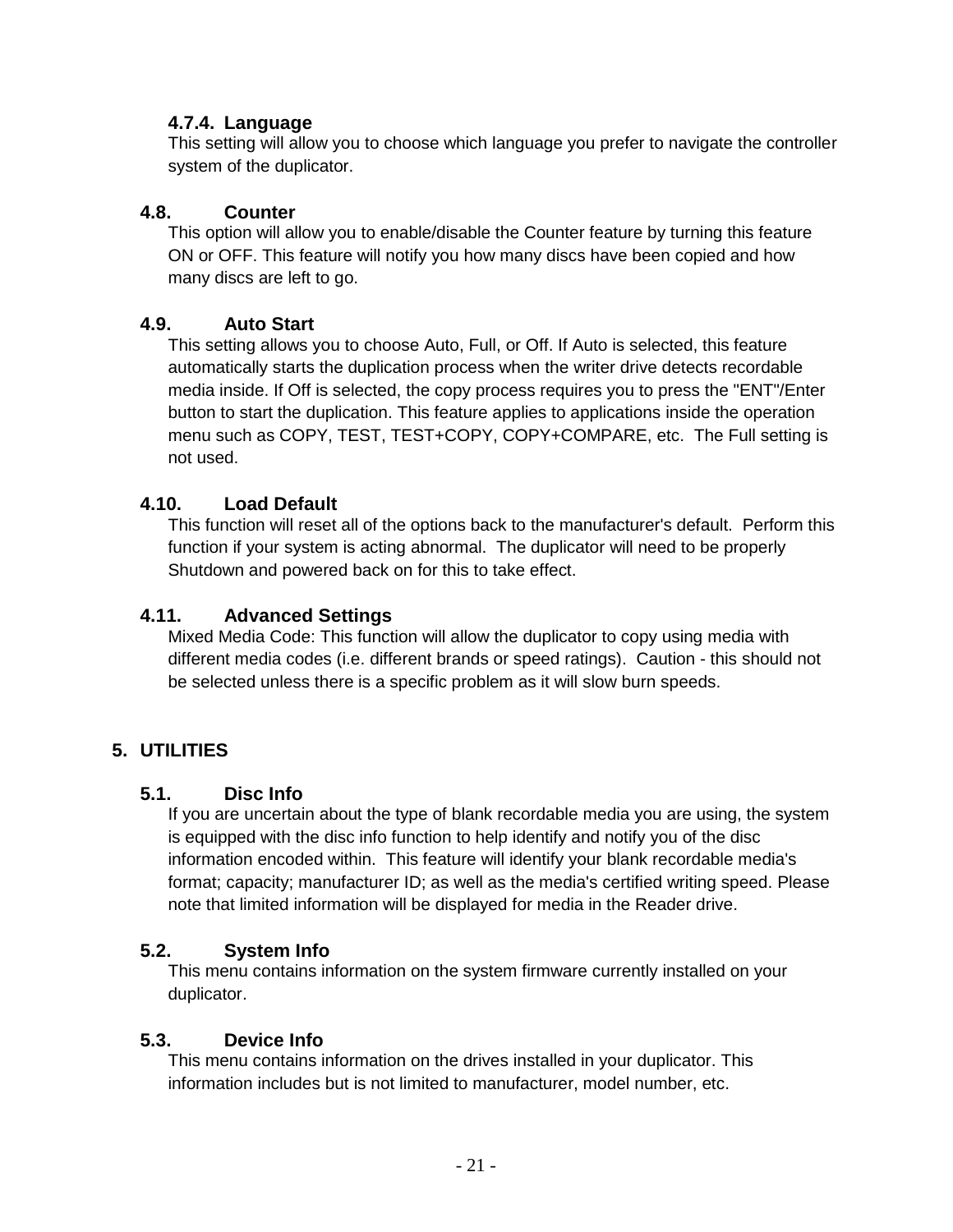#### **5.4. Update Firmware**

This function will update the software for your system. To update, you need to insert a manufacturer Certified Update CD into the Reader and select this function by pressing the "ENT"/Enter button. We strongly suggest you do not upgrade your system's firmware unless recommended by the manufacturer.

#### **5.5. Test Options**

#### **5.5.1. Compare**

This function is used to perform a bit-by-bit comparison of the master and any number of duplicates.

#### **5.5.2. Verify**

This function is used to verify playability of finished duplicates.

#### **5.5.3. Test Master**

Approximately 50% of failures reported by our system are caused by errors in the master disc which our reader couldn't overcome. This type of failure often leads to the user unwittingly wasting a great deal of media attempting to duplicate a faulty master. If you suspect a defective master, use this function to verify the integrity of its data.

#### **5.6. Manage Accounts**

This menu will allow the Administrator to perform user administrative tasks. This feature is disabled by default. Prior to activating this feature, the duplicator recognizes all users as the only activated user defined as the administrator. The pre-defined password for this menu is "0000".

#### **5.6.1. View User**

This menu allows you to view current existing user accounts

#### **5.6.2. Create User**

This menu allows you to create additional user accounts with personalized settings. During this process, you will be prompted to enter a new user name (up to 8 alphanumeric letters or numbers) and user password (a 4 digit number) for a new account.

#### **5.6.3. Edit User**

This menu allows you to change the existing user account's name and password. During this process, you will be asked to select the existing account and then you will be prompted to enter the new user name and new user password for the account.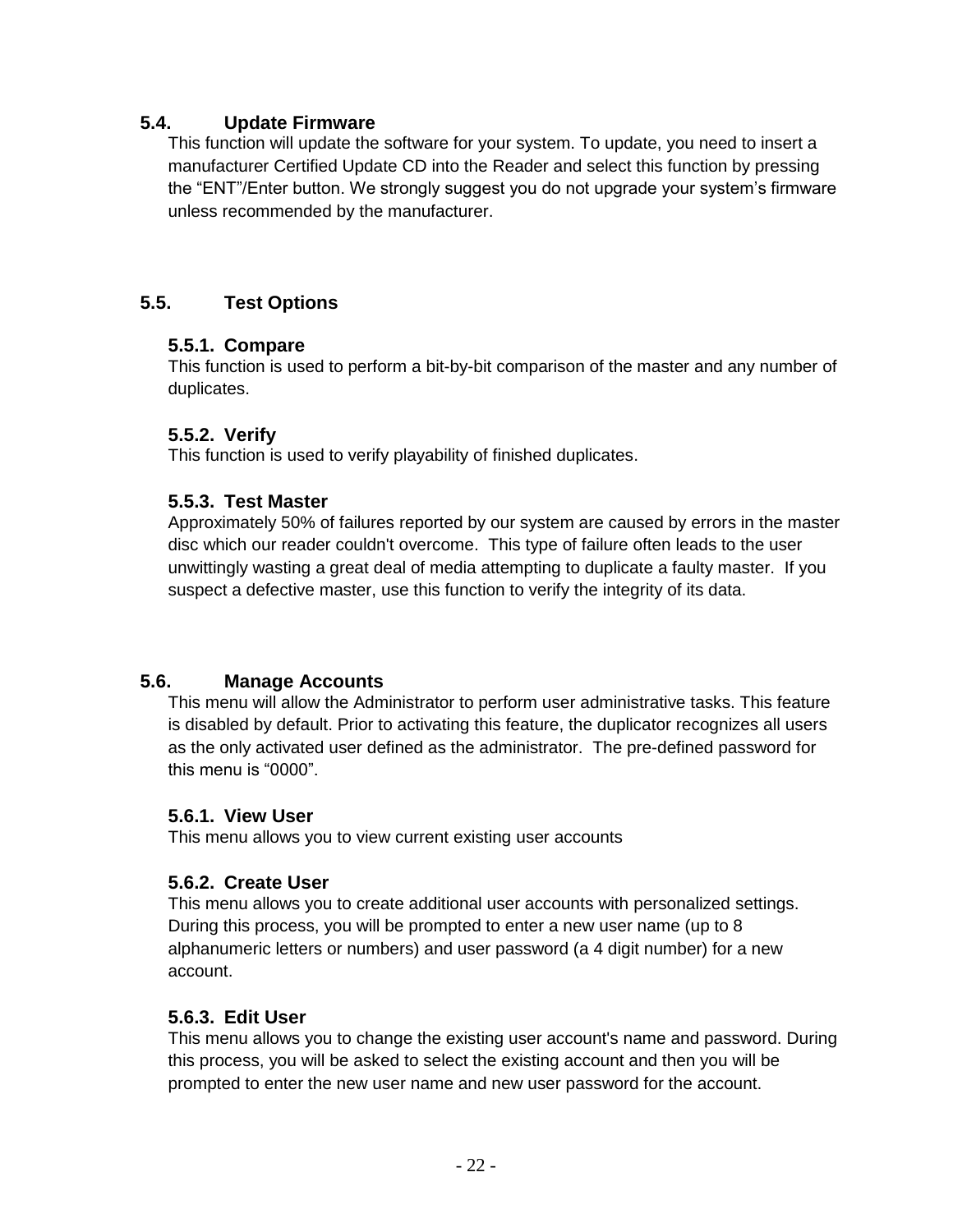#### **5.6.4. Delete User**

This menu allows you to delete existing user accounts. During this process, you will be asked to select the existing account to be removed.



User "Admin" is the administrative account, you can NOT change the user name for this account, but you will be able to change the password for this account.

#### **5.7. Erase**

This menu will guide you to erase your rewriteable discs in the Writer Tray. There are two options to erase rewriteable discs:

#### **5.7.1. Full Erase**

It will erase the entire disc which will make it impossible to be recovered.

#### **5.7.2. Quick Erase**

It will erase the index ("Table of Contents") of the rewritable disc but not the data section.

#### **5.8. External Connection**

This feature will allow you to activate/deactivate the USB or Firewire port on the back of your system. This option will allow one or more Writers on the system to be controlled by a PC. This feature will only be visible if supported USB or Firewire connections were installed.

\*Please note that system needs to be restarted when this setting is changed.

#### **6. SHUTDOWN**

This function saves any system settings that you have entered and makes sure it is safe to turn off your system. Once you see the Ready to Power OFF message, then you can safely turn off the machine via the Power Switch. Turning off your system without performing this function will increase the risk of damaging your system.

#### **7. AUTOCOPY**

This function will allow the system to operate the disc-to-disc copy function without any user inputs for ease of operation.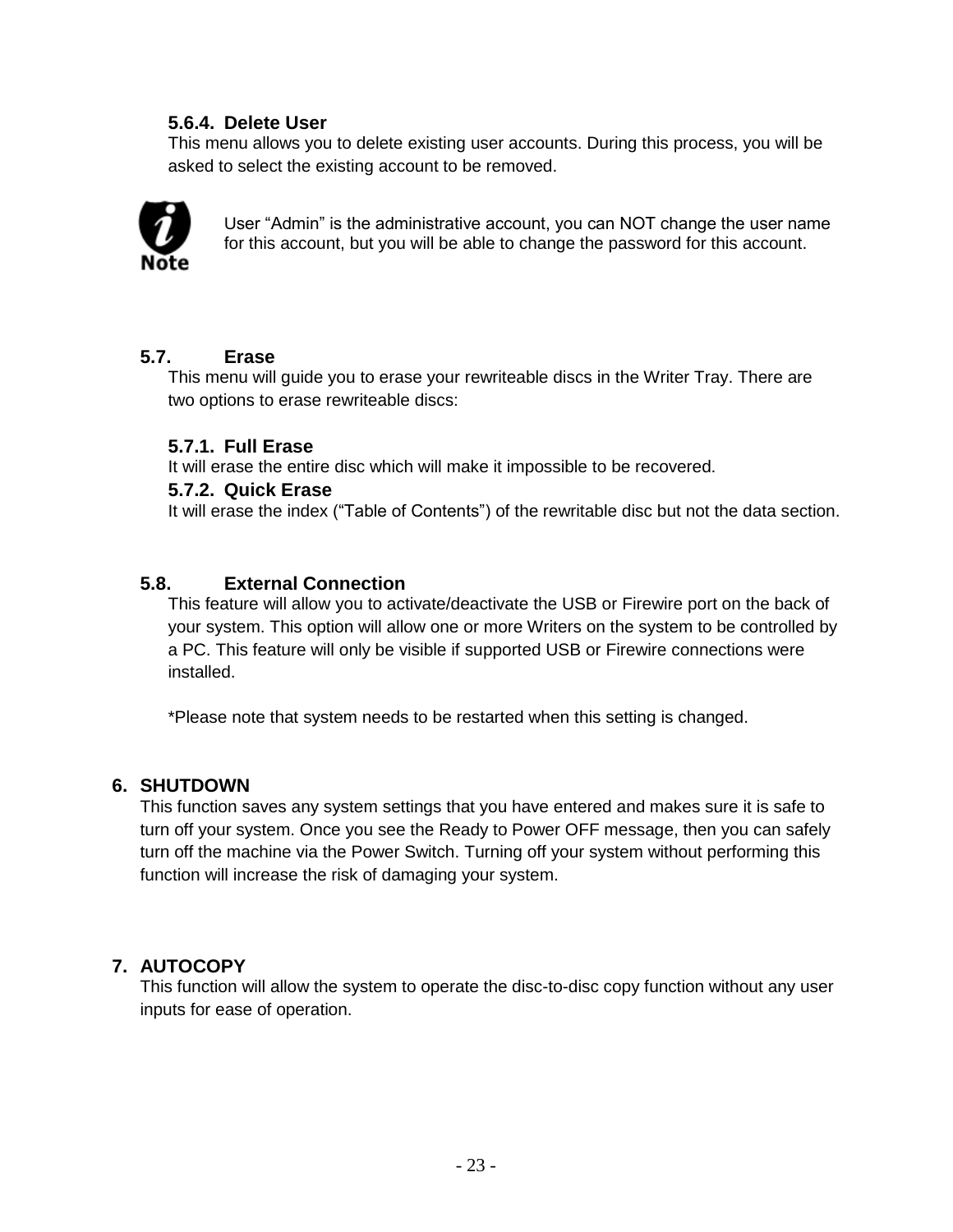#### **Appendix A: External Device (USB 2.0/Firewire 1394) Setup Guide (Optional)**

\*This only applies if you have USB 2.0 or Firewire connections installed

#### **If there's a switch next to the USB/Firewire Port:**

- 1. Power off your system
- 2. Set the USB2.0/Firewire switch to "ON" position at the back of your system (away from the LED lights)
- 3. Use a standard USB 2.0/Firewire cable to connect your computer to your system.
- 4. Power on your system.
- 5. Your computer will recognize a number of external devices depending on the system you purchased.

#### **If there is NOT a switch next to the USB/Firewire Port:**

- 1. Use the standard USB 2.0/Firewire cable to connect your computer and your system.
- 2. Power on your system.
- 3. Go into menu 5 "Utilities"
- 4. Go into submenu 10 "USB Connection" or "External Connection"
- 5. Press up or down button to change the setting to "ON".
- 6. Press "ENT"/Enter button to submit your selection.
- 7. The system will either restart by itself or prompts you restart it manually by powering the system off and back on.
- 8. Your computer will recognize a number of external devices depending on the system you purchased.



The above instructions are for enabling the USB/Firewire port. If you wish to disable the USB/Firewire connection, perform the same instructions except either set the USB 2.0/Firewire switch to "OFF" or change the USB Connection/Firewire Connection setting to "OFF".



Every PC related product has compatibility issues. Even though the USB 2.0/ Firewire connection(s) have been thoroughly tested before the unit was shipped out of the factory, there's still a slight chance that your PC/Mac computer is not compatible with the unit's USB 2.0/ Firewire connection. If that happens, please contact your PC/Mac manufacturer for possible configuration changes, or try using the duplicator connected to a different PC/Mac computer.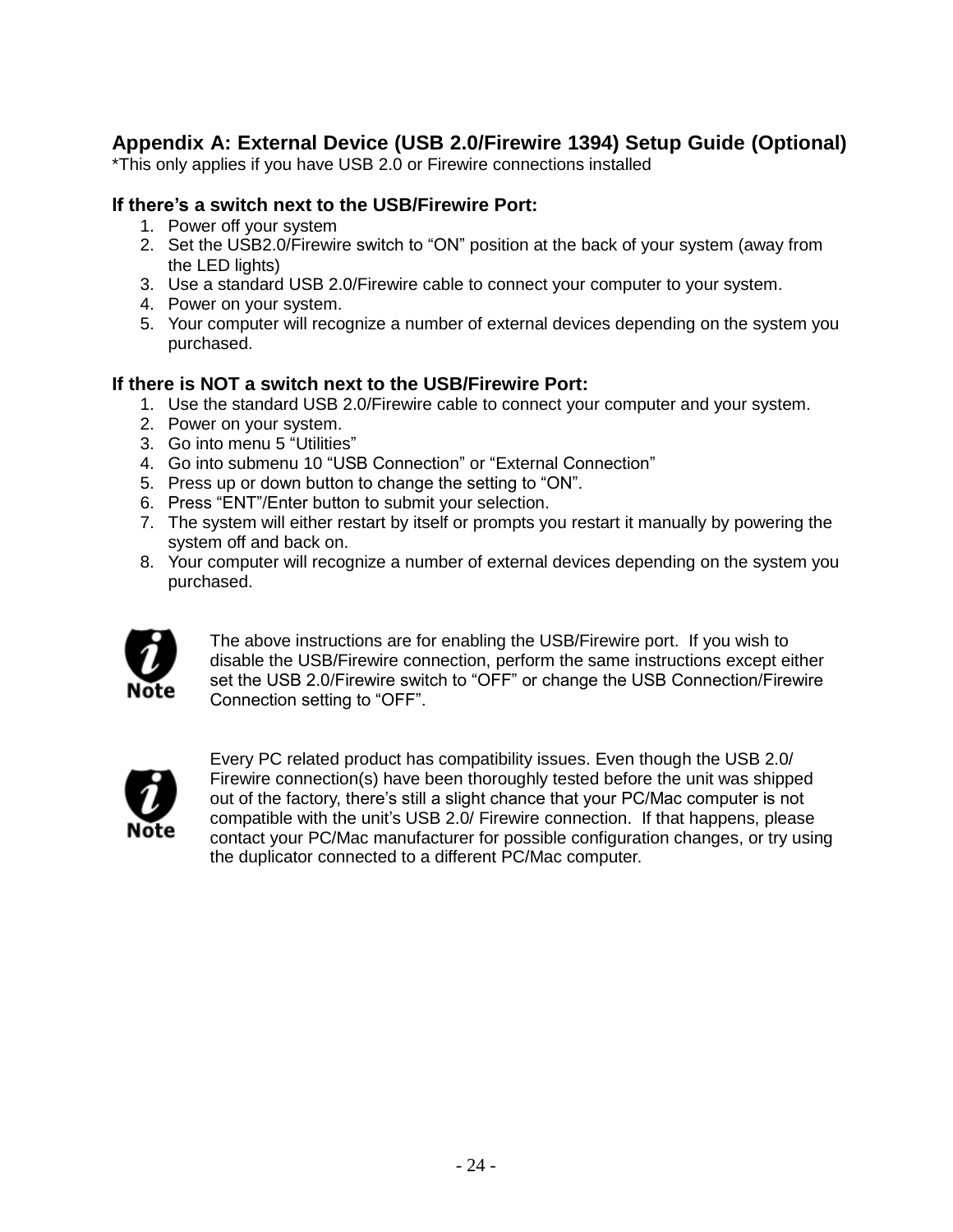#### **Appendix B: Troubleshooting**

#### **Frequently Asked Questions**

- **1. No display on the LCD or the unit does not operate when the power switch is on.**
- $\checkmark$  Check the power cable connection and that the environment for the power outlet is normal.
- $\checkmark$  Make sure the power voltage on the duplicator matches the voltage of your power outlet.<br> $\checkmark$  If the system was stored in a location where the temperature dropped below 32°F (0°C)
- If the system was stored in a location where the temperature dropped below  $32^{\circ}F(0^{\circ}C)$ within the past 24 hours, leave the system in a warm room with temperatures at least 65°F (19⁰C) for 4 hours prior to powering it on.

#### **2. The system does not recognize the master disc.**

- $\checkmark$  Check the format of the master disc or the master itself for damage.
- Your master disc may be copy protected. Virtually all retail discs are have copy protection encoded on them from the factory and cannot be duplicated in one of our devices.
- $\checkmark$  Use one of the Writers to read your master disc by selecting one of writers as the Copy source (*please refer to section 1 of Make Disc-to-Disc Copies" -* ) If it works, make a copy of your master disc and treat the copy as the new master. Then set the Copy source back to the Reader and try again.

#### **3. Buttons do not function.**

 The duplicator may be processing a task. Give it some time and try the button again. If it still doesn't work, turn off the machine, restart the machine after a minute and try again.

#### **4. Copy completed but the copies are not readable / executable?**

- Use "compare" feature to check the copied disc.
- $\checkmark$  Based on our experience, the quality of your media plays a big role on this part. Try to use high quality media to prevent such problems.
- $\checkmark$  Please use another BD/DVD/CD player/ROM to test the copied media. Some drives BD/DVD/CD Player/ROM may not be compatible with recordable BD/DVD/CD disc.

#### **5. The failure rate is high.**

- $\checkmark$  Lower the "write speed" and try again.
- $\checkmark$  Quality of blank media may be poor.
- $\checkmark$  Quality of master disc may be poor.

#### **6. Do I need to upgrade my system's firmware?**

 Unless your system is getting unstable, we strongly suggest not upgrading your system's firmware. Please contact our Tech Support if your system is getting unstable.

#### **7. Cannot boot-up or fails to upgrade firmware.**

 $\checkmark$  Contact our Tech Support.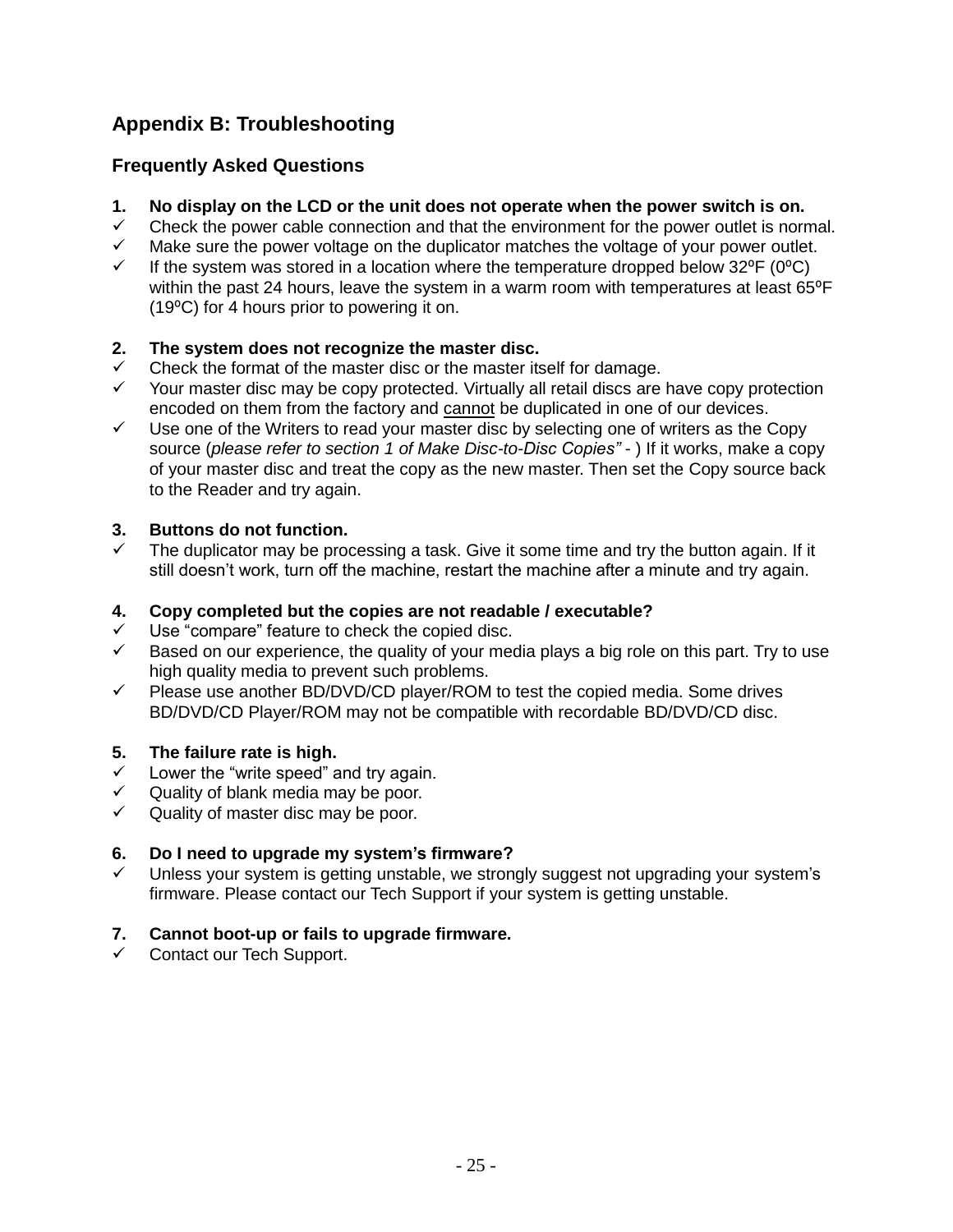#### **8. Why won't some writers copy?**

- If those writers are associated with USB 2.0 or Firewire IEEE 1394 connections, please make sure the USB 2.0 or Firewire connection is off and restart your system. For more information, *please refer to "Appendix A: External Device (USB 2.0/Firewire 1394) Setup Guide".*
- Reset duplicator settings to default. ( Troubleshoot #9, see below )
- Contact our Tech Support.

#### **9. How do I reset my system back to default?**

- a) Go to menu 4. Setup. b) Press the "ENT"/Enter button. c) Press down button until you see "Load Default" on the 2<sup>nd</sup> line d) Press "ENT"/Enter button. e) Wait for 3-4 seconds. f) Press "ESC"/Escape button. g) Press down button until you see "Shutdown" on the 2<sup>nd</sup> line. h) Press "ENT"/Enter button. i) Press "ENT"/Enter button. **DISCMAKERS X.xx 4. Setup Setup 1.Select Burn Speed Setup 11.Load Default Load Default Press OK to Continue Setup 11.Load Default DISCMAKERS X.xx 4. Setup DISCMAKERS X.xx 7. Shutdown 15.Shutdown 2007 Shutdown Press OK to Shutdown System Checking OK! Ready to Power Off**
- j) Power off the system and power it back on. All settings should be restored back to default.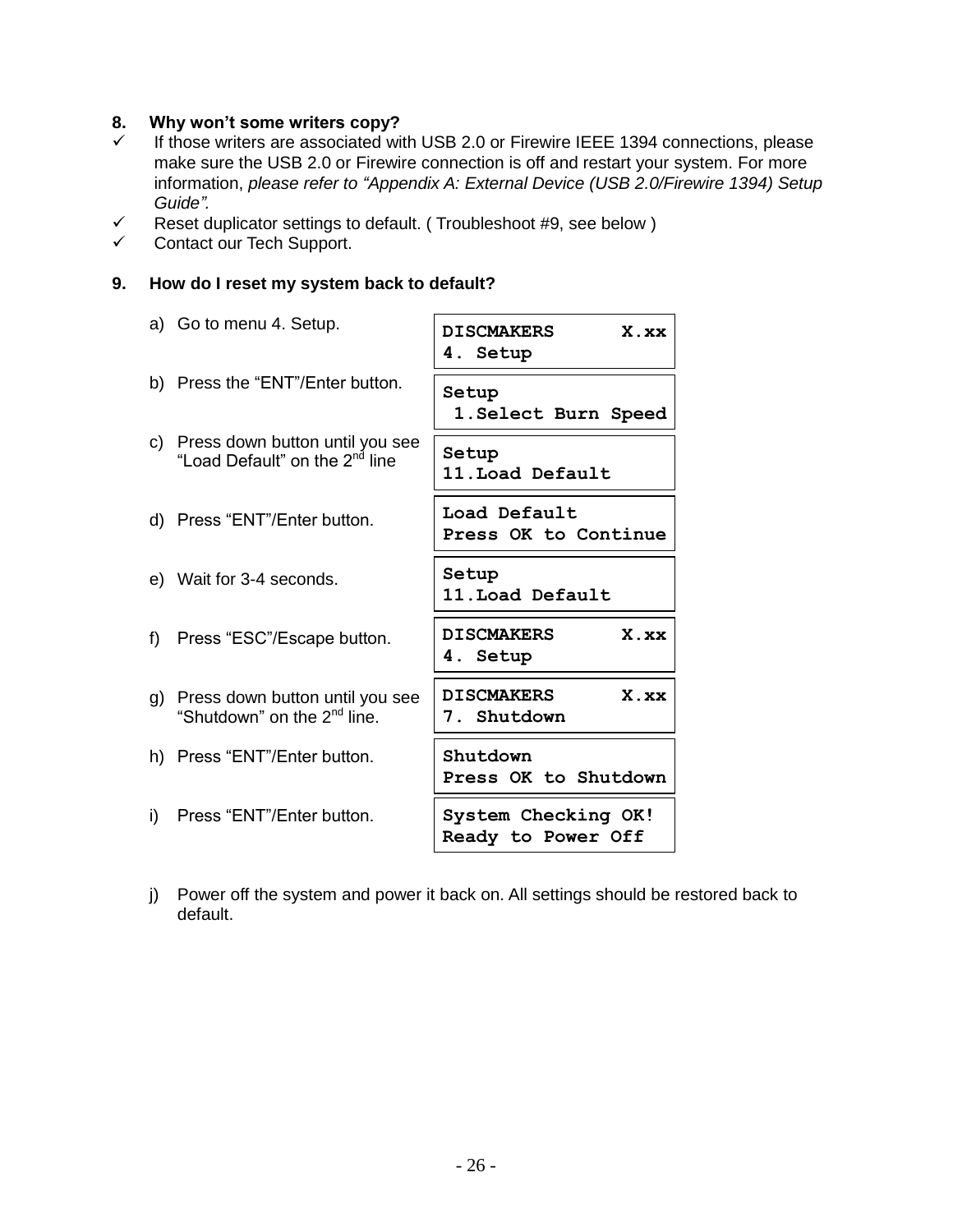#### **Error Code**

Typically the system will show an error message and error code if a problem occurs. Please reference the below diagram for a description of the error codes and the recommend solution:

| Error<br>Code | <b>Error Message</b>                          | <b>Description &amp; Recommended Solutions</b>                                                                                                                                                 |
|---------------|-----------------------------------------------|------------------------------------------------------------------------------------------------------------------------------------------------------------------------------------------------|
| 200           | Source Disc<br>Empty                          | Description:<br>The intended master disc is detected and identified successfully, but<br>it is a blank disc.                                                                                   |
|               |                                               | Possible Solution:<br>Double check the master disc to ensure it contains data.                                                                                                                 |
|               | <b>Bad Master</b>                             | Description:<br>The master disc is detected but is not identified within 3 minutes.                                                                                                            |
| 201           |                                               | Possible Solution:<br>Check the master disc for physical defects or data errors.                                                                                                               |
|               | No Targets!                                   | Description:<br>The blank disc(s) are missing when the job has already started.                                                                                                                |
| 202           |                                               | Possible Solution:<br>Please make sure blank discs are placed in writer trays.                                                                                                                 |
|               | <b>Burner Mixed or</b>                        | Description:<br>The model or firmware version of the writer drives are not all<br>identical.                                                                                                   |
| 203           | Firmware<br><b>Version Mixed</b>              | Possible Solution:<br>This typically happens when you recently replaced a writer drive.<br>Please contact Tech Support.                                                                        |
|               | Targets &<br><b>Master Not</b><br>Compatible! | Description:<br>The master disc and targets (blanks) do not have same format.                                                                                                                  |
| 204           |                                               | Possible Solution:<br>Please go to "Disc Info" in "Utilities" to make sure the master disc<br>and the blank discs are the same format, (for example, using a CD<br>Master and CD blank discs). |
|               | <b>Targets Not</b><br>Blank!                  | Description:<br>The target (blank) discs are detected and identified as neither RW<br>discs nor blank discs.                                                                                   |
| 205           |                                               | Possible Solution:<br>Please go to "Disc Info" in "Utilities" to make sure the intended blank<br>discs are empty.                                                                              |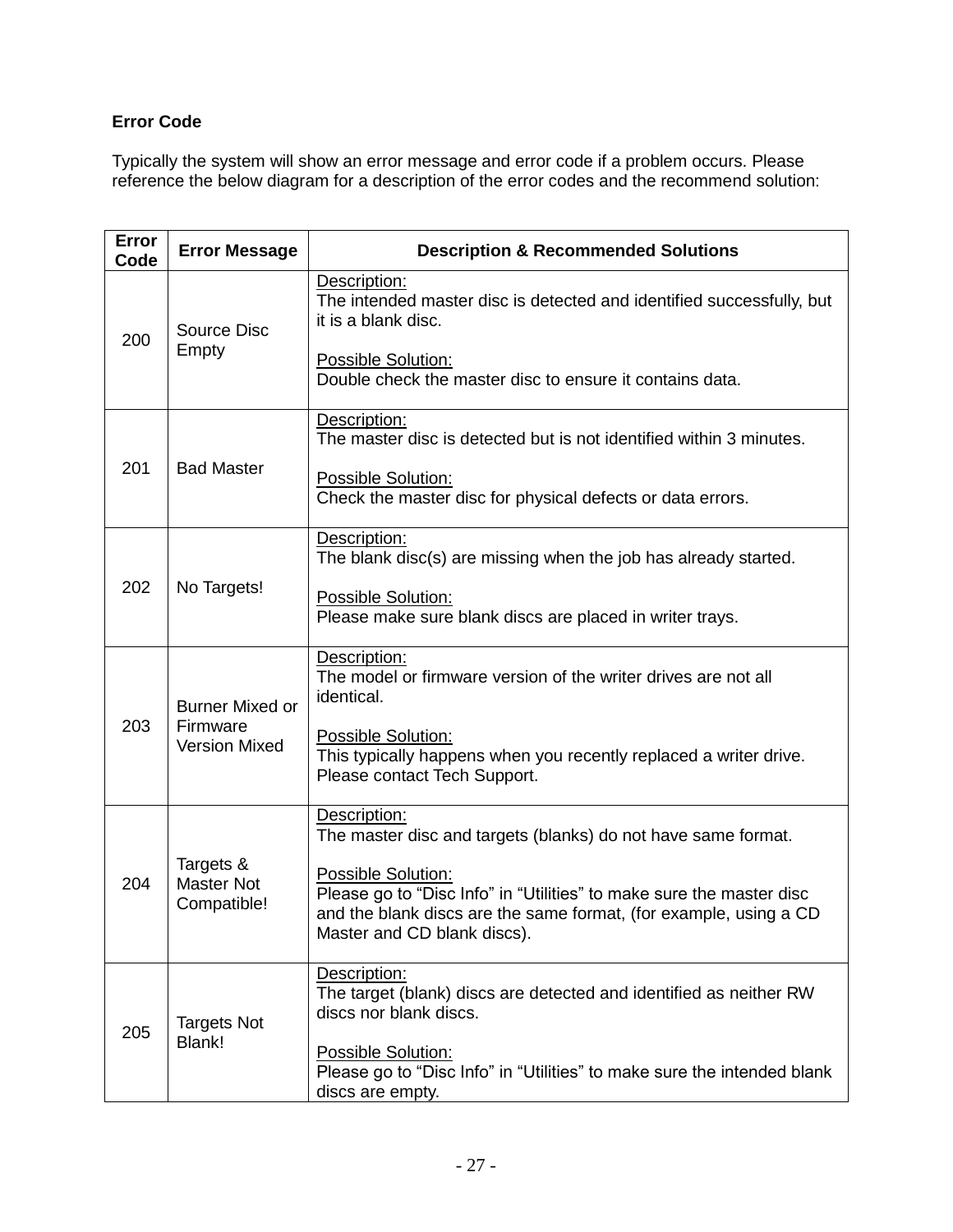| Error<br>Code | <b>Error Message</b>                         | <b>Description &amp; Recommended Solutions</b>                                                                                                                                                                                                                                                                                                                                                                                                                                                                                                                                                                                  |
|---------------|----------------------------------------------|---------------------------------------------------------------------------------------------------------------------------------------------------------------------------------------------------------------------------------------------------------------------------------------------------------------------------------------------------------------------------------------------------------------------------------------------------------------------------------------------------------------------------------------------------------------------------------------------------------------------------------|
| 206           | Targets &<br><b>Master Size</b><br>Mismatch! | Description:<br>When the error code occurs during the Compare process, the size of<br>the master disc and the successfully copied disc(s) do not match.<br>When the error code occurs during a Copy related process, the<br>capacity of the blank disc(s) is less than the data size of the master<br>disc.<br>Possible Solution:<br>When the error code occurs during the Compare process, contact<br>Tech Support.<br>When the error code occurs during a Copy related process, please<br>go to "Disc Info" in "Utilities" to make sure the blank disc's capacity is<br>large enough to fit the data size of the master disc. |
| 207           | <b>Targets M Code</b><br>Mixed!              | Description:<br>The blank discs contain different manufacturer codes.<br>Possible Solution:<br>Go to "Disc Info" in "Utilities" to make sure every blank disc has the<br>same media ID (M-Code). Replace the one(s) that are different if<br>necessary.                                                                                                                                                                                                                                                                                                                                                                         |
| 208           | Targets are not<br>RW discs!                 | Description:<br>The target(blank) discs are not Rewritable discs<br>Possible Solution:<br>Go to "Disc Info" in "Utilities" to make sure every blank disc is a<br>rewriteable disc.                                                                                                                                                                                                                                                                                                                                                                                                                                              |
| 209           | Master Disc is<br><b>CSS Protected!</b>      | Description:<br>The master disc is copy-protected.<br>Possible Solution:<br>This master disc contains copy-protection. Try a different master disc.                                                                                                                                                                                                                                                                                                                                                                                                                                                                             |
| 210           | <b>Bad Discs!</b>                            | Description:<br>The target (blank) disc(s) are detected but can not be identified.<br>Possible Solution:<br>Double check the blank disc(s) quality.                                                                                                                                                                                                                                                                                                                                                                                                                                                                             |
| 211           | This format can<br>not be tested!            | Description:<br>The target (blank) disc(s) is DVD+R, DVD+RW, DVD+R DL, BD-R or<br>BD-RE.<br>Possible Solution:<br>Above disc formats are not supported by the Test function.                                                                                                                                                                                                                                                                                                                                                                                                                                                    |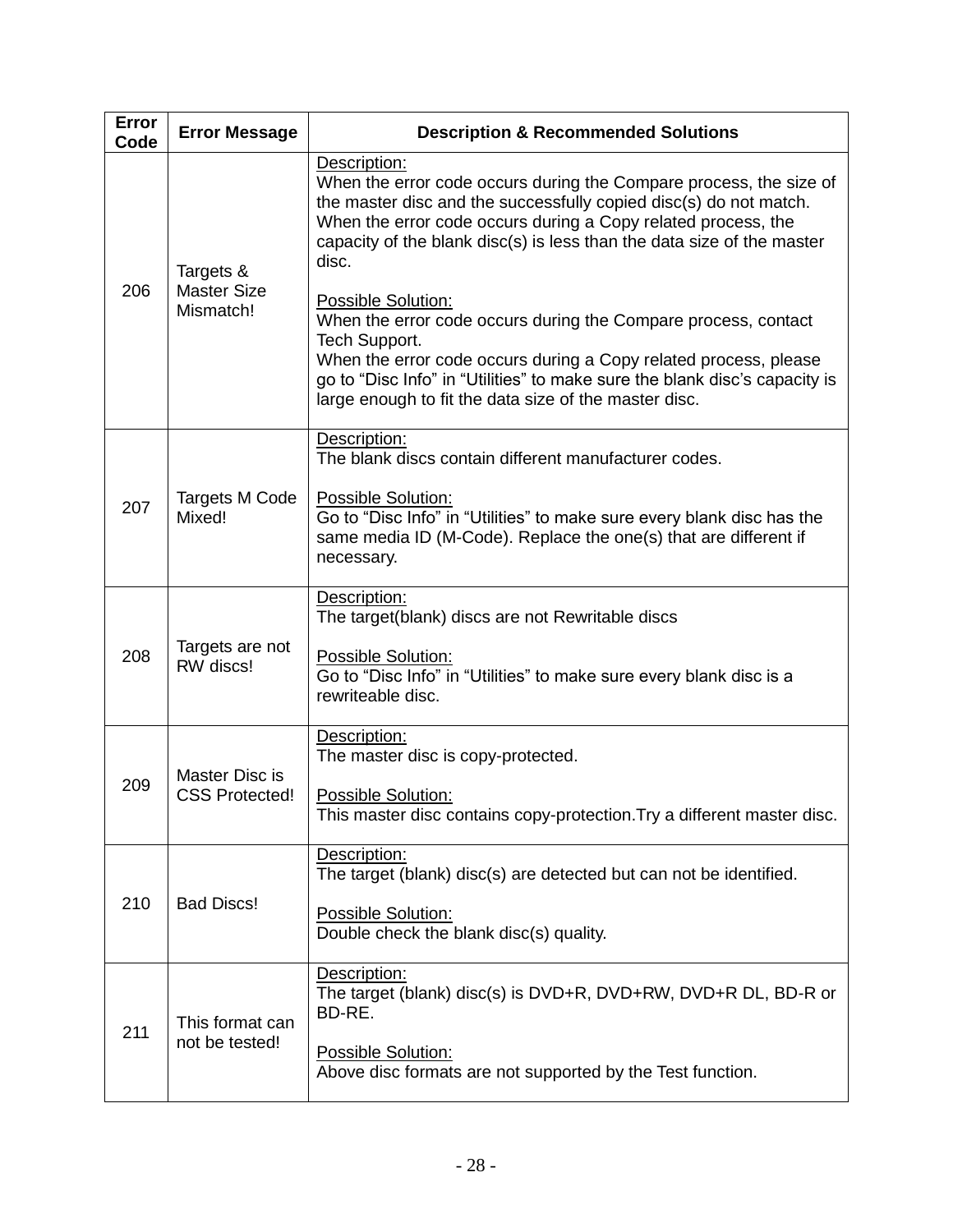| Error<br>Code | <b>Error Message</b>                     | <b>Description &amp; Recommended Solutions</b>                                                                                                                                                                                                                                     |
|---------------|------------------------------------------|------------------------------------------------------------------------------------------------------------------------------------------------------------------------------------------------------------------------------------------------------------------------------------|
| 212           | DVD is not<br>supported!                 | Description:<br>Your system does not support the DVD format.<br>Solution:                                                                                                                                                                                                          |
|               |                                          | Purchase a system that supports DVD.                                                                                                                                                                                                                                               |
| 213           | DVD-RAM is<br>not supported!             | Description:<br>Your system does not support the DVD-RAM format.<br>Solution:                                                                                                                                                                                                      |
|               |                                          | Purchase a system that supports DVD-RAM.<br>Description:                                                                                                                                                                                                                           |
| 214           | Blu-ray is not<br>supported!             | Your system does not support the Blu-ray format.                                                                                                                                                                                                                                   |
|               |                                          | Solution:<br>Purchase a system that supports Blu-ray.                                                                                                                                                                                                                              |
| 230           | Not enough<br>HDD space                  | Description:<br>The hard drive does not have enough free space to store the master.                                                                                                                                                                                                |
|               |                                          | Possible Solution:<br>Free up hard drive space by deleting unnecessary partitions/images.                                                                                                                                                                                          |
| 231           | Redundant<br>Name                        | Description:<br>The name entered has already been used in the system.                                                                                                                                                                                                              |
|               |                                          | Possible Solution:<br>Enter a different name, or rename the existing file name which is in<br>conflict before you re-enter this name.                                                                                                                                              |
| 232           | <b>Format Failed!</b>                    | Description:<br>The system is not able to format the hard drive. A detailed error code<br>will be displayed at the end of the error message in the following<br>format<br>Example: Format Failed (Error:232) (XX-YY),<br>XX: The index of the hard drive which generated the error |
|               |                                          | YY: The error code<br>Possible Solution:                                                                                                                                                                                                                                           |
|               |                                          | Possible Hard Drive defect; contact Tech Support.                                                                                                                                                                                                                                  |
|               | <b>Hard Drive</b><br>Corrupted           | Description:<br>The hard drive's information is corrupted.                                                                                                                                                                                                                         |
| 233           |                                          | Possible Solution:<br>Please re-format the hard drive.                                                                                                                                                                                                                             |
|               | <b>Hard Drive</b><br><b>Access Error</b> | Description:<br>There's an error when accessing the hard drive.                                                                                                                                                                                                                    |
| 235           |                                          | Possible Solution:<br>Possible Hard Drive defect; contact Tech Support.                                                                                                                                                                                                            |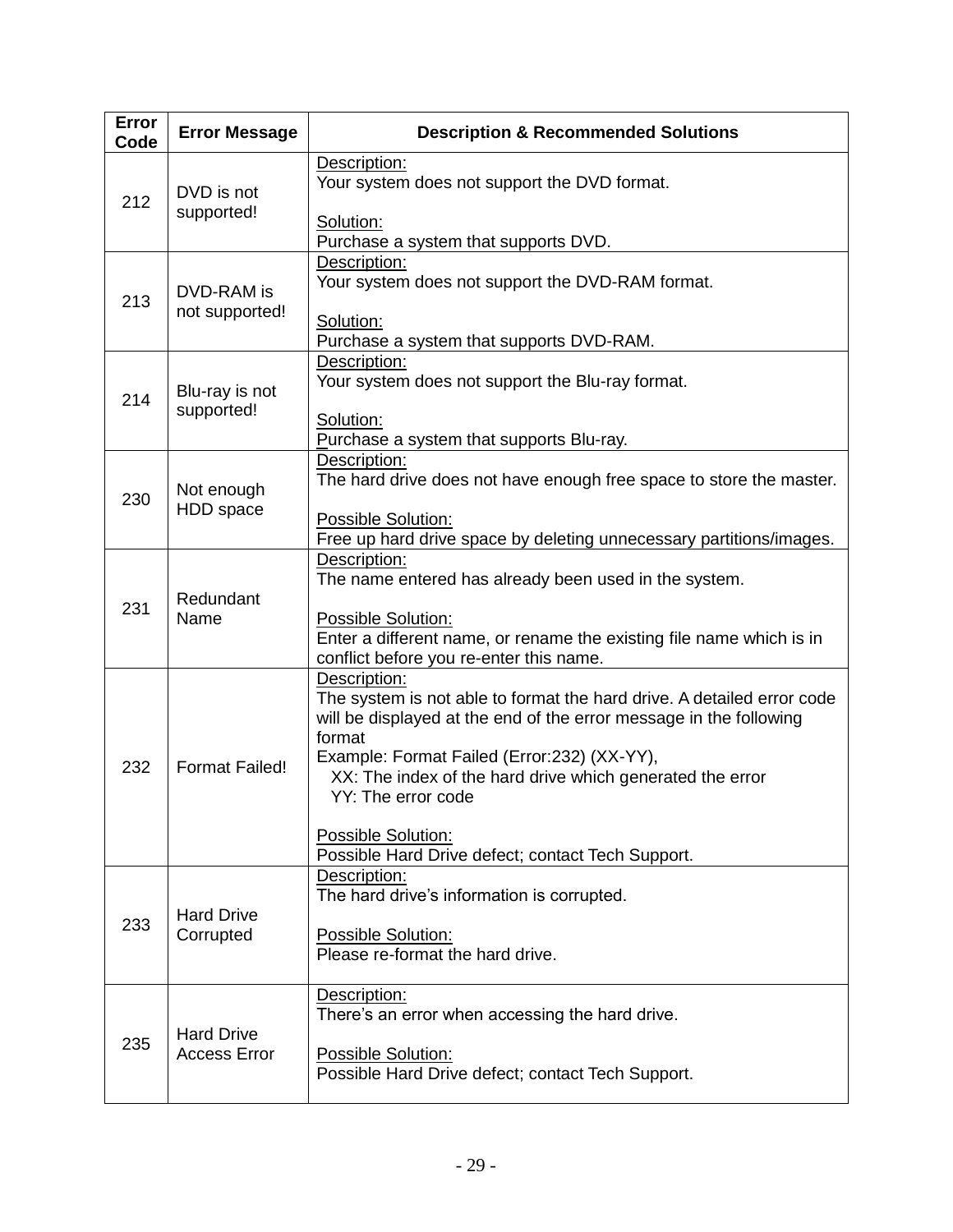| Error<br>Code | <b>Error Message</b>        | <b>Description &amp; Recommended Solutions</b>                                                                                                                                                                                           |
|---------------|-----------------------------|------------------------------------------------------------------------------------------------------------------------------------------------------------------------------------------------------------------------------------------|
|               |                             | Description:<br>The password entered is not correct                                                                                                                                                                                      |
| 240           | Wrong<br>Password!          | Possible Solution:<br>Confirm the correct password was entered or try a different<br>password.                                                                                                                                           |
|               |                             | Description:<br>An incorrect password was entered 3 times consecutively                                                                                                                                                                  |
| 241           | Login Failed                | Possible Solution:<br>Wait for 5 minutes, then try to use the correct password for next the<br>attempt. If the problem persists, call Tech Support.                                                                                      |
| 250           | Source Cannot<br>Be HDD     | Description:<br>The source is configured as the hard drive when trying to perform<br>the Mix Audio Tracks function.                                                                                                                      |
|               |                             | <b>Possible Solution:</b><br>Change the Copy source to the Reader.                                                                                                                                                                       |
| 251           | Copy Audio<br>Error         | Description:<br>An error occurred during the mixing process of your audio CD.                                                                                                                                                            |
|               |                             | Possible Solution:<br>Try a different master or blank disc.                                                                                                                                                                              |
| 252           | Not Audio CD                | Description:<br>The Master Disc is not an Audio CD when preparing the mixing<br>process.                                                                                                                                                 |
|               |                             | Possible Solution:<br>Verify your master disc is an Audio CD.                                                                                                                                                                            |
| 253           | Over Blank Disc<br>Capacity | Description:<br>The total size of the selected tracks is larger than the capacity of the<br>target blank disc during the track selection process.                                                                                        |
|               |                             | Possible Solution:<br>Try to select an alternative track with a smaller capacity.                                                                                                                                                        |
|               |                             | Description:<br>The system can NOT locate the Firmware Update File during the<br>Update Firmware process.                                                                                                                                |
| 260           | No Update File              | Possible Solution:<br>1. Confirm the file is not a "zip" file. If it is, please extract it before<br>you burn it into a CD.                                                                                                              |
|               |                             | 2. Confirm the update file is written as "Mode 1" Data CD. Usually a<br>Data CD created with Windows XP or Roxio's Drag-to-Disc is not in<br>this format. Please use a burning program like Nero Burning ROM.<br>(continued – next page) |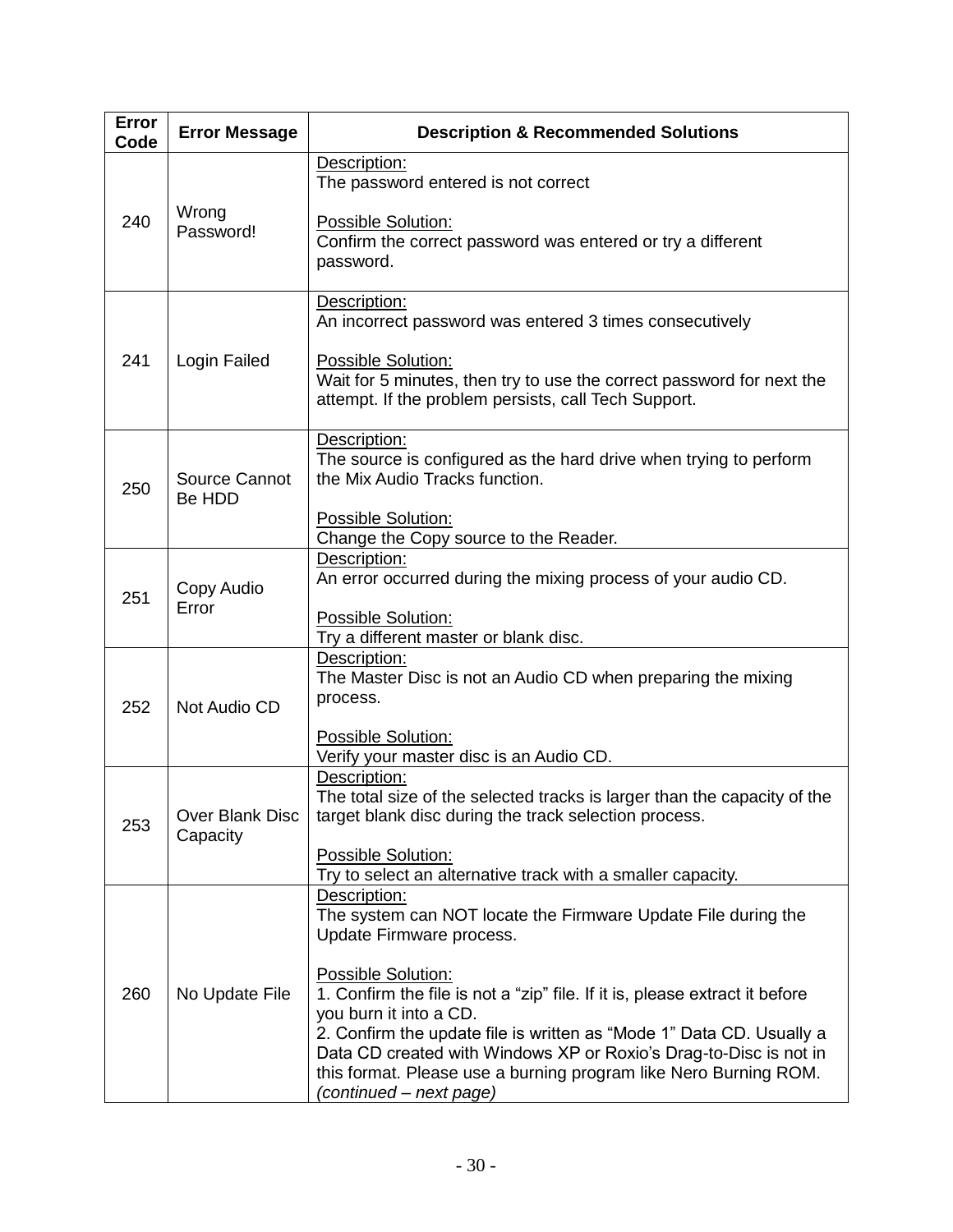| <b>Error</b><br>Code | <b>Error Message</b>   | <b>Description &amp; Recommended Solutions</b>                                                                                                                                                                            |
|----------------------|------------------------|---------------------------------------------------------------------------------------------------------------------------------------------------------------------------------------------------------------------------|
|                      |                        | 3. Make sure there are no other discs in the system and try to insert<br>the update disc into another tray to perform the operation.                                                                                      |
| 261                  | Wrong update<br>File   | Description:<br>The Firmware Update File is not compatible with your system or the<br>Firmware Update File is corrupted.<br>Possible Solution:<br>1. Try to re-download the Firmware Update File.                         |
| 262                  | Unknown flash<br>model | Description:<br>The Firmware Update File is compatible with your system.<br>Possible Solution:<br>1. Try to contact Tech Support for the proper Update file.                                                              |
| 263                  | User Abort             | Description:<br>A job is aborted when the user holds the ESC/Escape button for<br>more than 5 seconds during a job run.<br>Possible Solution:<br>Restart the job when ready with the proper master disc & blank<br>discs. |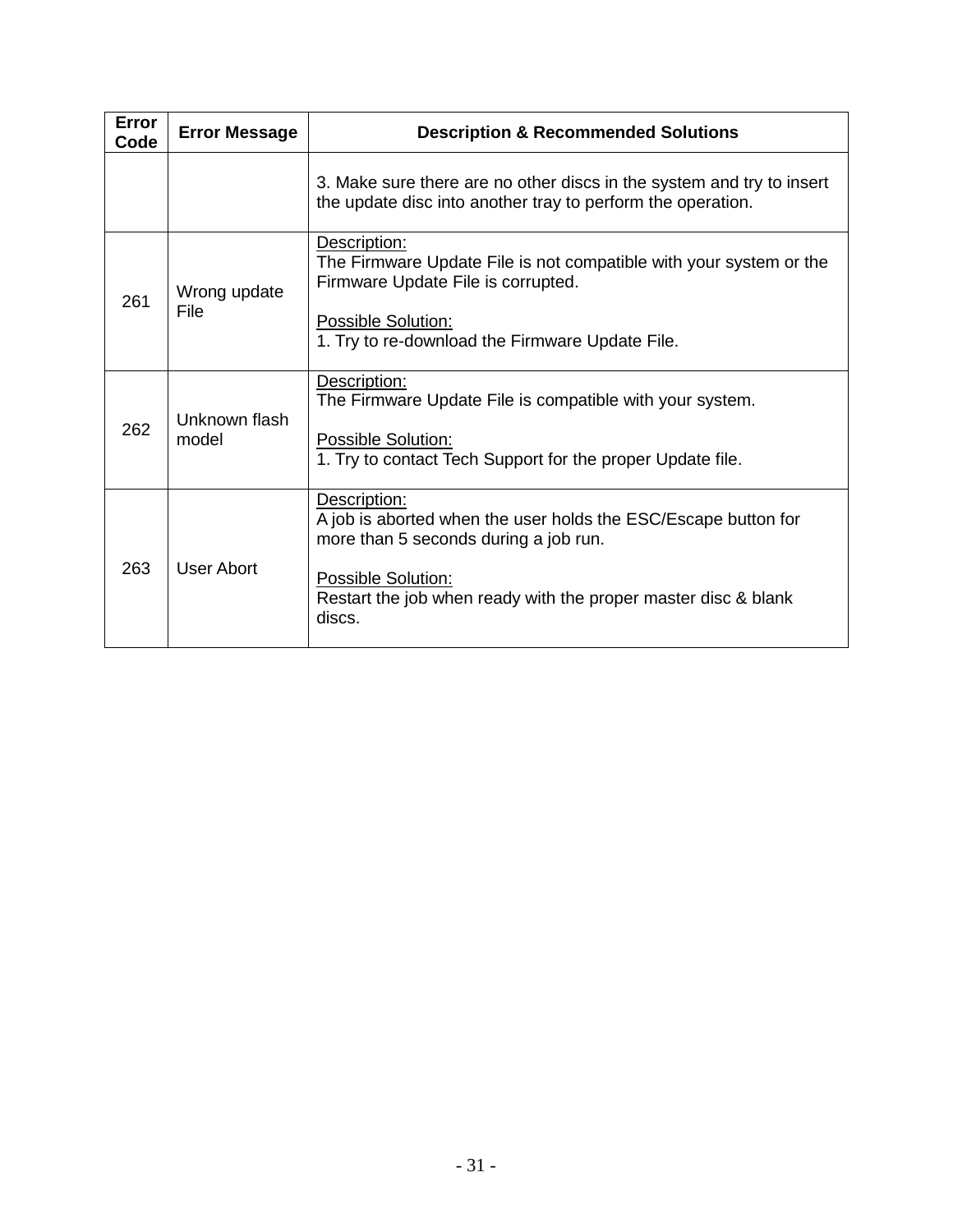#### **Appendix C: Safety & Regulatory information**

#### **Safety Introduction**

#### **Notices and Safety**

Please read the following instructions carefully before operating this device and refer to them as needed to ensure the continued safe operation of your machine.

These products and supplies have been designed and tested to meet strict safety requirements. These include safety agency evaluation and certification, and compliance with electromagnetic regulations and established environmental standards.

The safety and environment testing and performance of this product have been verified using certified materials only.



Unauthorized alterations, which may include the addition of new parts/devices, may impact the product certification. Please contact your sales representative for more information.

#### *Symbols*

All warnings and instructions marked on or supplied with the product must be followed.



This symbol alerts users to areas of the equipment where there is the possibility of personal injury.

#### **FCC Notices for USA**

This equipment has been tested and found to comply with the limits for a Class B digital device, pursuant to Part 15 of the FCC Rules. These limits are designed to provide reasonable protection against harmful interference in a residential installation. This equipment generates and can radiate radio frequency energy and, if not installed and used in accordance with the instructions, may cause harmful interference to radio communications. However, there is no guarantee that interference will not occur in a particular installation. If this equipment does cause harmful interference to radio or television reception, the user is encouraged to try to correct the interference by one or more of the following measures:

- Reorient or relocate the receiving antenna.
- Increase the separation between the equipment and receiver.
- Connect the equipment into an outlet on a circuit different from that to which the receiver is connected.
- Consult the dealer or an experienced radio/TV technician for help.

#### *(Reference* [CFR 47](http://www.access.gpo.gov/cgi-bin/cfrassemble.cgi?title=199847) *Part 15 Section 15.21)*

Changes or modifications to this equipment not specifically approved by the manufacturer may void the user's authority to operate this equipment.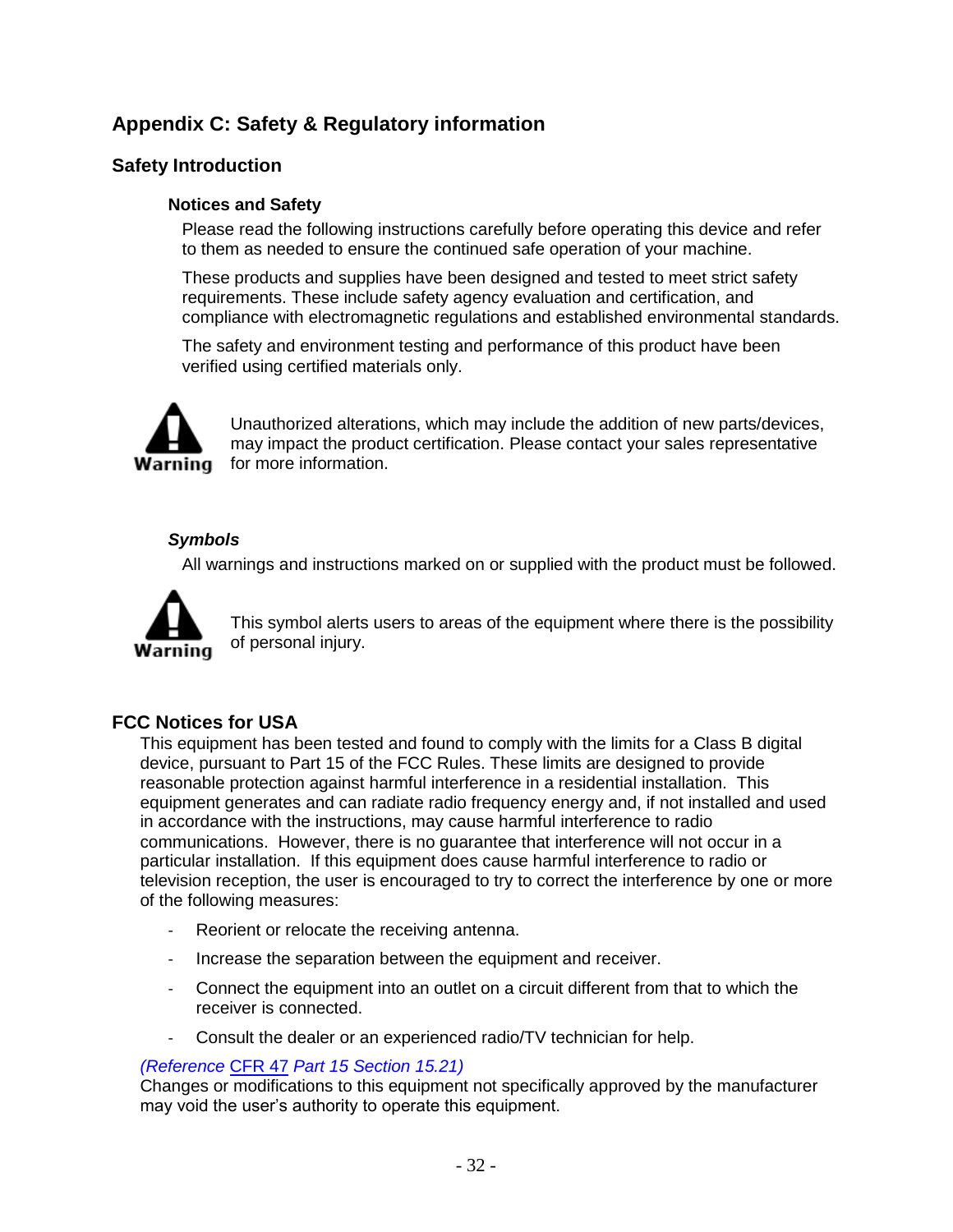#### **Safety Information**

#### **Operational Safety Information**

This equipment and related supplies have been designed and tested to meet strict safety requirements. These include safety agency examination, approval, and compliance with established environmental standards.

To ensure the continued safe operation of your equipment, follow these safety guidelines at all times:

#### *Do These:*

- Always follow all warnings and instructions that are marked on or supplied with the equipment.
- Before cleaning this product, unplug the product from the electrical outlet. Always use materials specifically designated for this product: the use of other materials may result in poor performance and create a hazardous situation.
- Always exercise care when moving or relocating equipment.
- Always locate the machine on a solid support surface (not on plush carpet) that has adequate strength to support the weight of the machine.
- $\bullet$ Always unplug this equipment from the electrical outlet before cleaning.



Do not use aerosol cleaners. Aerosol cleaners can be explosive or flammable when used on electromechanical equipment

#### *Never Do These:*

- Never use a ground adapter plug to connect the equipment to a power outlet that lacks a ground connection terminal.
- Never attempt any maintenance function that is not specifically described in this  $\bullet$ documentation.
- Never obstruct ventilation openings. They are provided to prevent overheating.  $\bullet$
- Never remove covers or guards that are fastened with screws. There are no operator  $\bullet$ serviceable areas within these covers.
- Never locate the machine near a radiator or any other heat source.  $\bullet$
- Never push objects of any kind into the ventilation openings.  $\bullet$
- Never place this equipment where people might step on or trip on the power cord.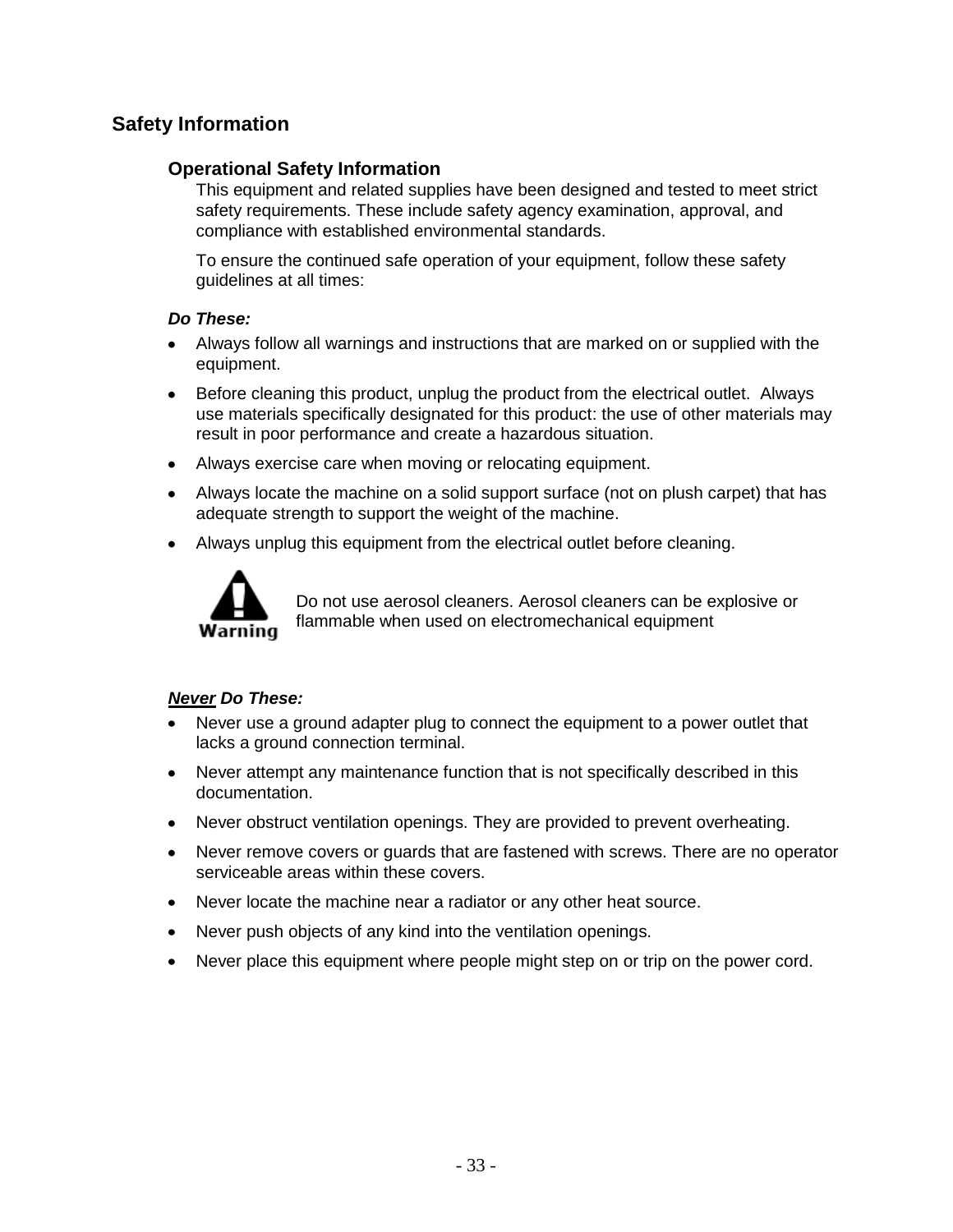#### **Electrical Safety Information**

- 1. The power receptacle for the machine must meet the requirements stated on the data plate on the rear of the machine. If you are not sure that your electrical supply meets the requirements, please consult your local power company or an electrician for advice.
- 2. The socket outlet shall be installed near the equipment and shall be easily accessible.
- 3. Use the power cable that is supplied with your machine. Do not use an extension cord or remove or modify the power cord plug.
- 4. Plug the power cable directly into a correctly grounded electrical outlet. If you are not sure whether or not an outlet is correctly grounded, consult an electrician.
- 5. Do not use an adapter to connect any equipment to an electrical outlet that lacks a ground connection terminal.
- 6. Do not place this equipment where people might step or trip on the power cable.
- 7. Do not place objects on the power cable.
- 8. Do not push objects into slots or openings on the machine. Electrical shock or fire may result.
- 9. Do not obstruct ventilation openings. These openings are used to provide proper cooling to the machine.

#### **Electrical Supply**

- 1. This product shall be operated from the type of electrical supply indicted on the product's data plate label. If you are not sure that your electrical supply meets the requirements, please consult a licensed electrician for advice.
- 2. Always connect equipment to a correctly grounded power outlet. If in doubt, have the outlet checked by a qualified electrician.



This equipment must be connected to a protective earth circuit. This equipment is supplied with a plug that has a protective earth pin. This plug will only fit into an earthed electrical outlet. **This is a safety feature.** If you are unable to insert the plug into the outlet, contact a licensed electrician to replace the outlet.

#### **Disconnect Device**

The power cable is the disconnect device for this equipment. It is attached to the back of the machine as a plug-in device. To remove all electrical power from the equipment, disconnect the power cable from the electrical outlet.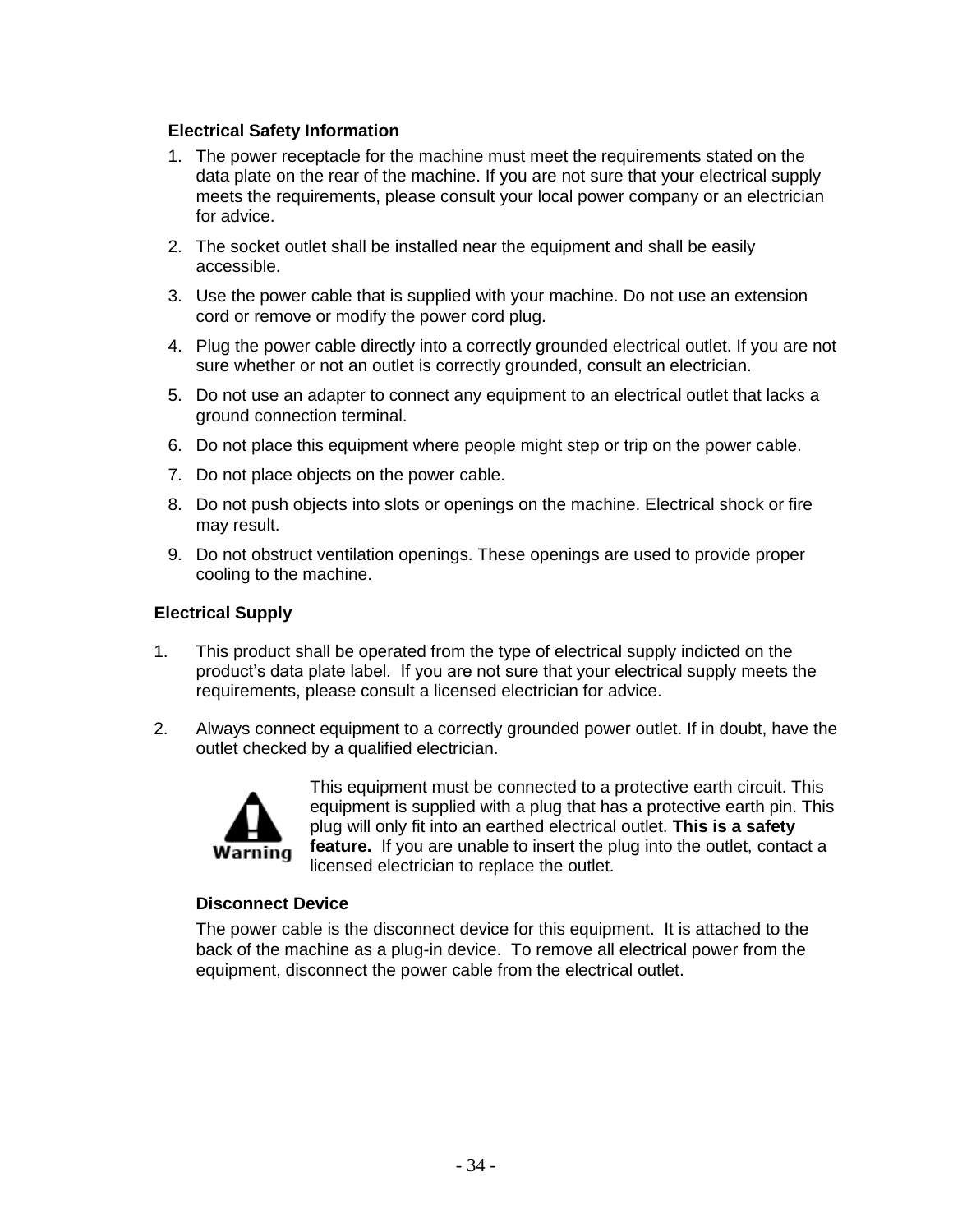#### **Emergency Power Off**

If any of the following conditions occur, turn off the machine immediately and **disconnect the power cable(s) from the electrical outlet(s).** Contact an authorized Service Representative to correct the problem:

- The equipment emits unusual odors or makes unusual noises.
- The power cable is damaged or frayed.  $\bullet$
- A wall panel circuit breaker, fuse, or other safety device has been tripped.
- Liquid is spilled into the machine.  $\bullet$
- The machine is exposed to water.  $\bullet$
- Any part of the machine is damaged

#### **Maintenance Information**

- 1. Any operator product maintenance procedures will be described in the user documentation supplied with the product.
- 2. Do not carry out any maintenance on this product which is not described in the customer documentation
- 3. Use supplies and cleaning materials only as directed in the Operator section of this manual.
- 4. Do not remove covers or guards that are fastened with screws. There are no parts behind these covers that you can maintain or service.



Do not use aerosol cleaners. Aerosol cleaners can be explosive or flammable when used on electromechanical equipment.

#### **Certification**

This product is certified by the following Agency using the Safety standards listed

| <b>Agency</b>                            | <b>Standard</b>                                                                                          |
|------------------------------------------|----------------------------------------------------------------------------------------------------------|
| <b>Underwriters</b><br>Laboratories Inc. | UL60950-1                                                                                                |
| <b>Underwriters</b><br>Laboratories Inc. | CSA C22.2 No. 60950-1-03                                                                                 |
| <b>SPORTON</b><br>International Inc.     | EN 55022:1998/A1:2000/A2:2003<br>Class B,<br>EN 61000-3-3:1995/A1:2001,<br>EN 55024:1998/A1:2001/A2:2003 |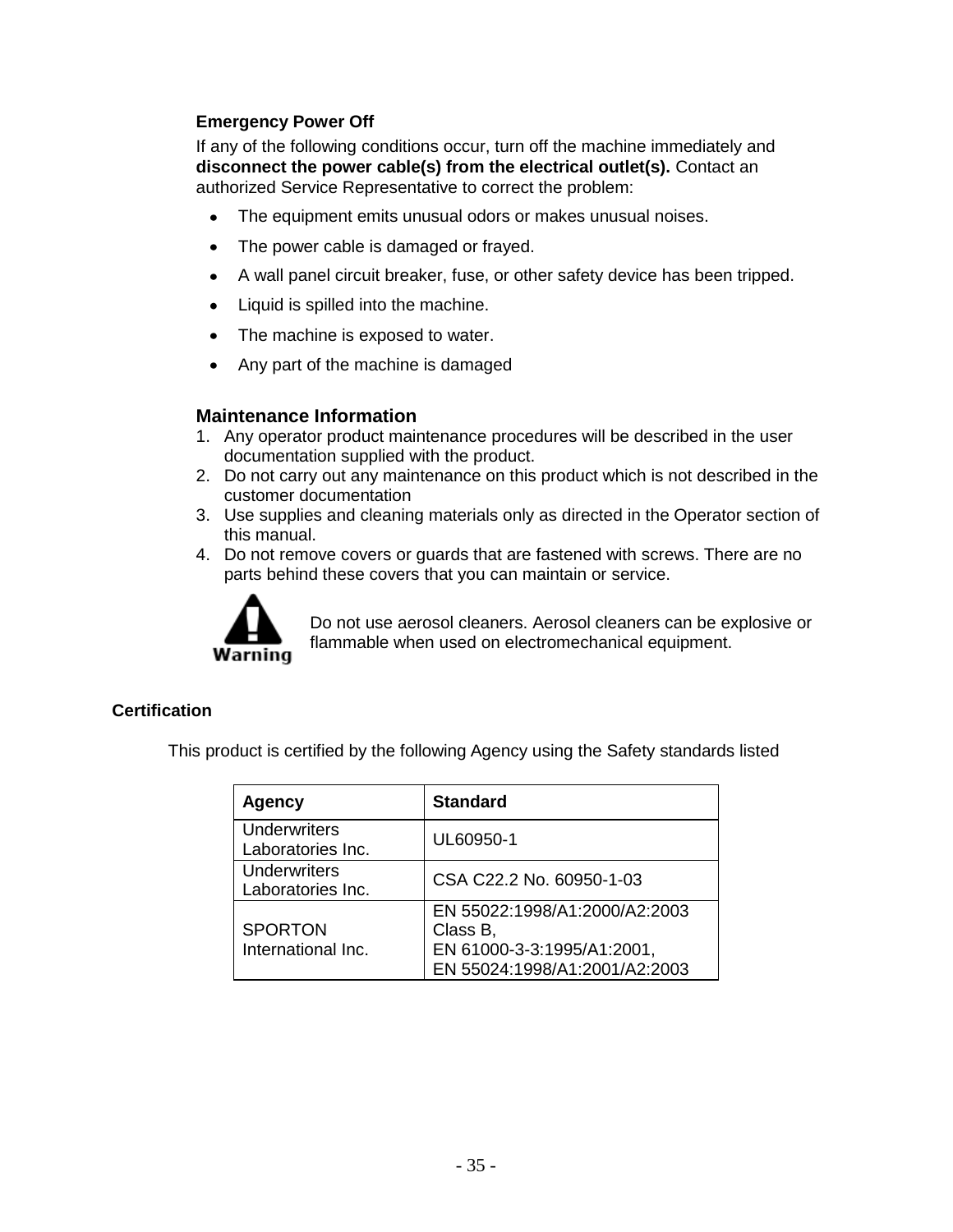#### **Regulatory Information**

#### **Certifications in Europe:** *CE Mark (European Union)*

The CE mark applied to this equipment symbolizes the manufacturer's declaration of conformity with the following applicable Directives of the European Union as of the dates indicated:

#### 2006/95/EC

December 12, 2006 Council Directive 2006/95/EC as amended. Approximation of the laws of the member states related to low voltage equipment.

#### 2004/108/EC

December 15, 2004 Council Directive 2004/108/EC as amended. Approximation of the laws of the member states related to electromagnetic compatibility.

A full declaration of conformity, defining the relevant directives and referenced standards, can be obtained from your Authorized local dealer.



In order to allow this equipment to operate in proximity to Industrial Scientific and Medical (ISM) equipment, the external radiation from the ISM equipment may have to be limited or special mitigation measures taken.